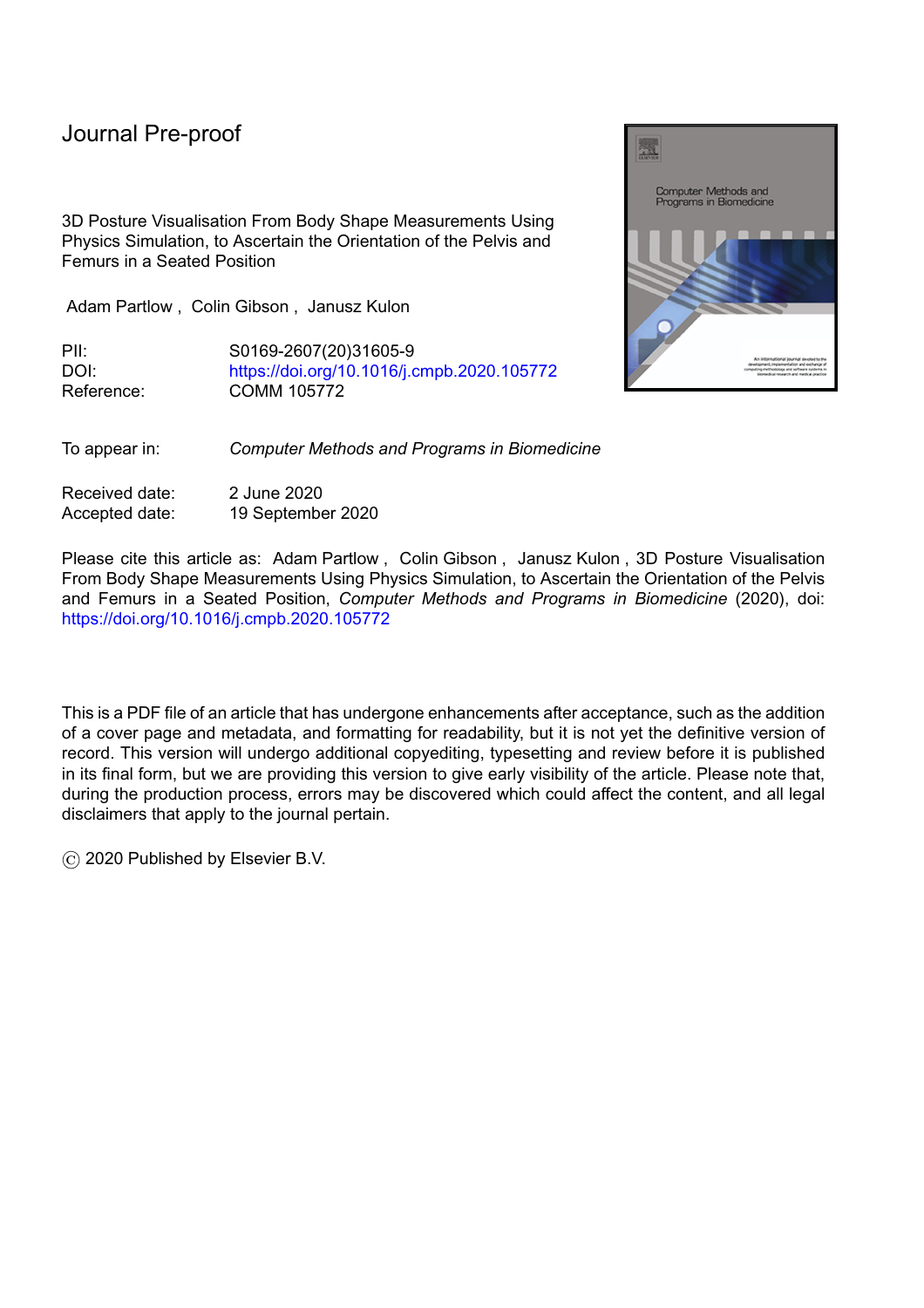#### **Highlights**

- Novel physics simulation can visualise the pelvis and femurs in a seated posture.
- Simulation is an alternative to machine learning when datasets are small.

l

- Visualisation makes it easier to communicate posture for clinical purposes.
- Body shape measurements enable the comparison of seated posture over time.
- Comparison of posture over time can be used as an outcome measure.

a President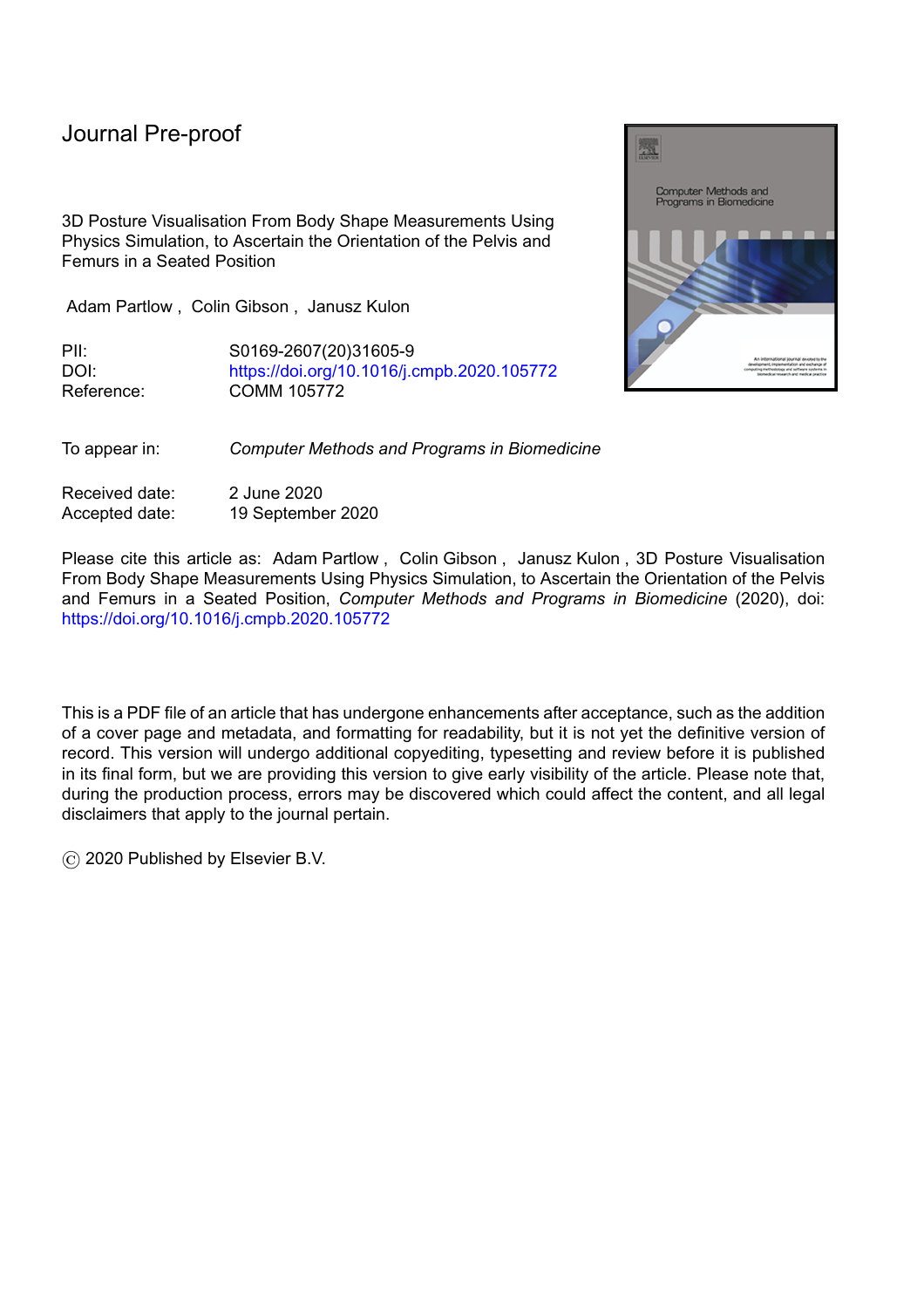**3D Posture Visualisation From Body Shape Measurements Using Physics Simulation, to Ascertain the Orientation of the Pelvis and Femurs in a Seated Position**

Adam Partlow<sup>a</sup> adam.partlow@wales.nhs.uk, corresponding author.

l

Colin Gibson<sup>a</sup> colin.gibson@wales.nhs.uk

Janusz Kulon<sup>b</sup> j.kulon@southwales.ac.uk

<sup>a</sup> Rehabilitation Engineering Unit, Artificial Limb & Appliance Service, Cardiff & Vale University Health Board, CF37 5TF, UK

<sup>b</sup> Faculty of Computing, Engineering and Science, University of South Wales, Pontypridd, CF37 1DL, UK

#### **Abstract**

**Background and Objective**: The paper presents a novel technique for the visualisation and measurement of anthropometric features from patients with severe musculoskeletal conditions. During a routine postural assessment, healthcare professionals use anthropometric measurements to infer internal musculoskeletal configuration and inform the prescription of Custom Contoured Seating systems tailored to individual needs. Current assessment procedures are not only time consuming but also do not readily facilitate the communication of musculoskeletal configuration between healthcare professionals nor the quantitative comparison of changes over time. There are many techniques measuring musculoskeletal configurations such as MRI, CT or X-ray. However, most are very resource intensive and do not readily lend themselves to widespread use in, for example, community based services. Due to the low volume of patient data and hence small datasets *modern* machine learning techniques are also not feasible and a bespoke solution is required.

**Methods**: The technique outlined in this paper uses physics simulation to visualise the orientation of the pelvis and femurs when seated in a custom contoured cushion. The input to the algorithm is a body shape measurement and the output is a visualised pelvis and femurs. The algorithm was tested by also outputting a multi-label classification of posture (specific to the pelvis and femurs).

**Results**: The physics simulation has a classification accuracy of 72.9% when labelling all 9 features of the model; when considering 6 features (excluding rotations about the x-axis) the accuracy is increased to 92.8%.

**Conclusions**: This study has shown that a mechanical shape sensor can be used to capture the unsupported seated posture of an individual during a clinic. The results have demonstrated the potential of the physics simulation to be used for anthropometric feature extraction from body shape measurements leading to a better posture visualization. Capturing and visualising the seated posture in this way should enable clinicians to more easily compare the effects of clinical interventions over time and document postural changes. Overall, the algorithm performed well, however, in order to fully evaluate its clinical benefit, it needs to be tested in the future using data from patients with severe musculoskeletal conditions and complex body shapes.

**Keywords**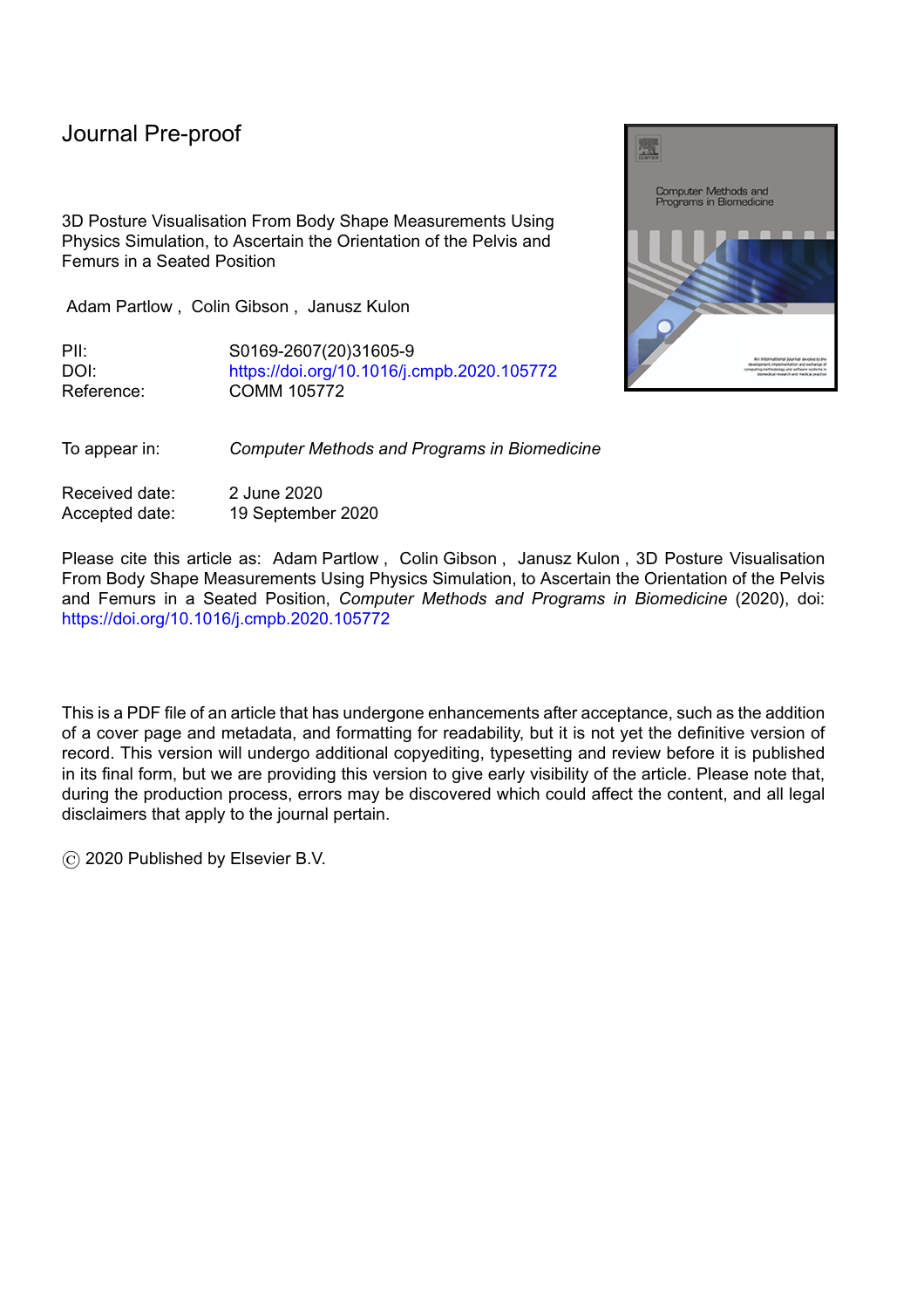Visualization, Medical simulation, Physics computing, Engineering in medicine and biology, Biomedical engineering, Biomedical informatics.

l

#### **1 Introduction**

Clinical engineers creating custom contoured seats have to infer a patient's internal skeletal configuration by palpating skeletal landmarks during assessments and reviewing recorded clinical data when the patient is not present. The internal skeletal configuration and the changes in a patient's posture between two points in time before and after a clinical intervention are important factors when deciding what posture a patient should be supported in whilst seated in their custom contoured seat. This can often be difficult to visualise. When supporting and correcting a patient's posture with a custom contoured seat clinical engineers must ensure that they are not affecting the patient adversely by over-correcting or failing to notice a condition which is then left unmanaged.

Changes in posture over time due to neuro-musculoskeletal conditions are difficult to describe in detail even with the succinct vocabulary used by clinicians. For this reason, whilst designing the patient's custom contoured seating clinical engineers spend extended periods of time assessing the musculoskeletal capabilities of a patient and communicating with other experts that deliver the patient's care. Communicating complex musculoskeletal conditions, postural capabilities and changes to conditions and capabilities over-time to other experts and professionals is not trivial.

There are various techniques that can be used to communicate posture, capture the position of anthropometric landmarks and measure the severity of musculoskeletal conditions. Internal anthropometric landmarks can be located using imaging techniques such as X-ray, MRI or CT. These techniques allow clinicians to accurately pinpoint the location of specific spinal and pelvic landmarks and record their positions; informing posture. Calculations such as the Cobb angle for spinal curvature and acetabular index for hip dislocation, for example can be performed on internal anthropometric landmarks. These measurements can be used to inform clinicians as to the severity of musculoskeletal conditions which are then used to record and communicate these to other professionals.

External measurement tools such as Moiré photography, contour devices and inclinometers can be used to capture the shape of a patient's back and the angle of flexion of the hips while seated. These tools are not used to provide accurate measurement of the position and angles of an internal landmark but a 'fuzzy' qualitative measure of a condition. These measurements are then used to inform discussions of the postural condition and communicate its severity to other clinicians.

Postural assessments which rely on measurement and palpating external bony landmarks are used to describe the sitting ability of a patient. Aissaoui et al. [1] used an articulated mechanical arm to digitize external pelvic landmarks. The absolute accuracy of the coordinate localisation was 0.64 mm, however for each posture, the subjects were required to sit still for at least 4 min, then, the digitization of the anatomical and simulator chair markers were collected. Posturography tests [2] and trunk support systems [3] have been used in laboratory and clinical settings to assess postural control in individuals lacking independent sitting. Tools such as the gross motor function classification system (GMFCS) [4] or the neutral-zero method [5, 6] involve making observations of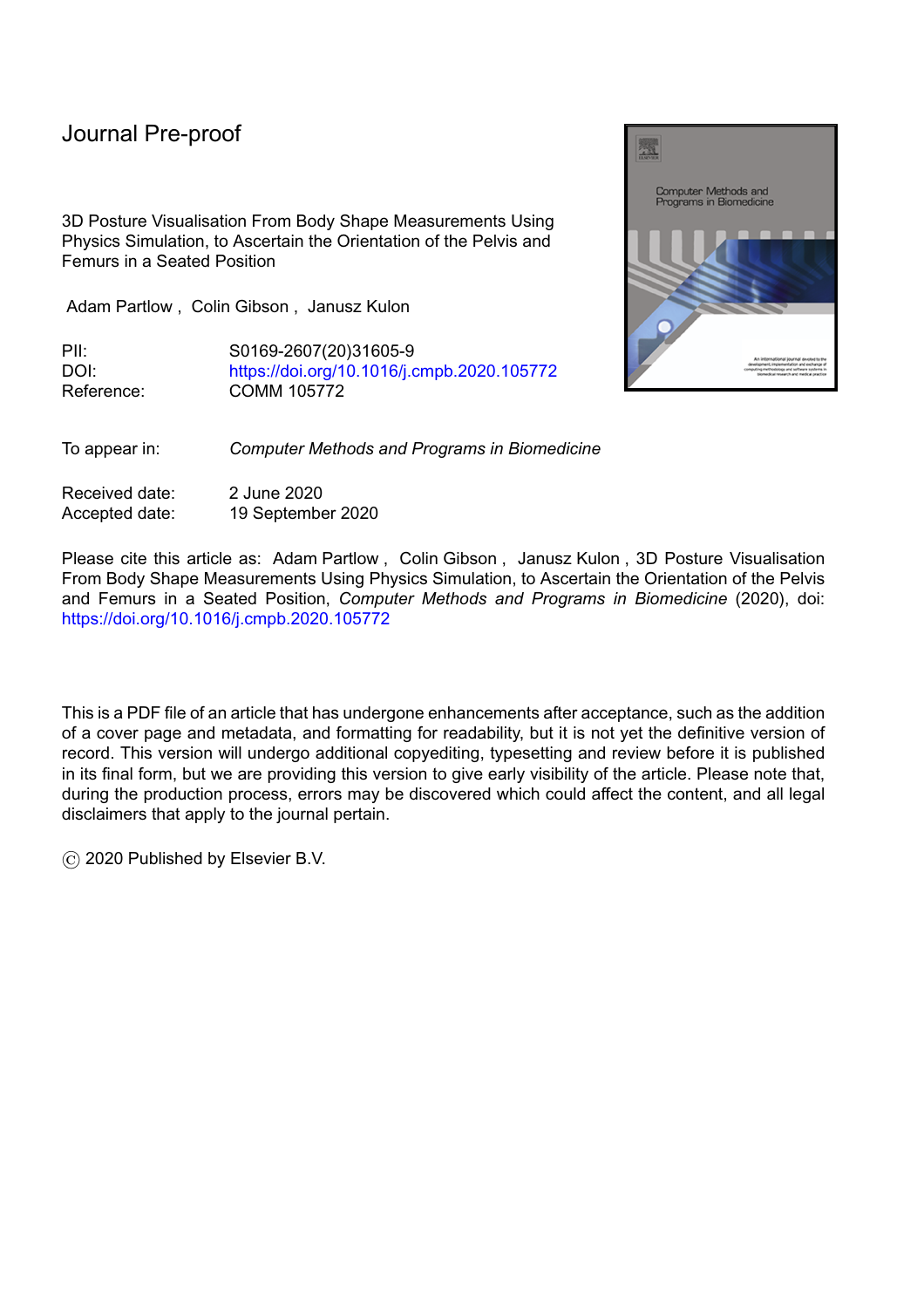the patient and scoring their ability on a worksheet. These tools generally take a significant amount of time to use but provide a thorough assessment of sitting ability.

l

Problems exist with current processes. The imaging techniques are time consuming and expensive and it is not practicable to perform these at every postural assessment. Secondly, the imaging techniques and the external measurement techniques require a patient to stand or lay down. It is often not possible for patients to stand and the measurement is not performed in a seated posture so it has limited application to the design of custom contoured seating [7]. The majority of external measurements of the back and lower extremities are not captured simultaneously and so the patient may be moved while the measurements are being taken. A technique that captures the back and lower extremities simultaneously while in a seated posture would be ideal for measuring a patient's posture over time to determine clinical outcomes of seating interventions.

The aforementioned techniques that have been outlined for capturing and communicating posture are inappropriate for use on the group of patients that require custom contoured seating at Cardiff and Vale University Health Board's (UHB) Rehabilitation Engineering Unit (REU). A study is currently ongoing at Cardiff and Vale UHB REU to create a customisable digital human model (DHM) and to investigate the feasibility of using current clinical practices to configure the DHM [8, 9].

DHMs can be used to represent an individual or group of individuals in computer simulations and then design ergonomic solutions that are tailored to the individual's needs. They can be used to represent a patient's internal skeletal configuration, simulate the effect of an intervention, or improve communication between professionals [10]. When using a DHM it must be configured so that it represents the current patient that the clinician is treating. To configure DHMs users can input values, for example: joint angles, joint ranges of motion (ROM), scale of the DHM and positions of specific anatomical landmarks. Some applications do not use a specialised DHM tailored to the patient and instead can use a -th percentile model that represents of the population. The input values to manipulate a DHM must either be manually entered by the user or generated by another device that can then automatically position the DHM.

For a DHM to be used effectively in a special seating environment the DHM must be configured to represent the patient's posture at the time of assessment. There are many techniques which exist for extracting the position of external anthropometric landmarks to configure DHMs. Popular techniques for configuring DHMs include motion capture as used in gait analysis [11, 12], stereo photography [13, 14] and input from imaging techniques such as X-ray and magnetic resonance imaging (MRI) [10], [13, 15]. Currently, these techniques have not been demonstrated to be suitable for capturing a static seated posture at a discrete moment in time. X-ray and MRI are not suitable for capturing the seated posture of an individual whilst seated in a wheelchair due to the wheelchair's materials interfering with the measurement or being unsafe. Stereo photography and gait analysis require visual line of sight to the landmarks being measured and hence it is difficult to capture the seated posture of an individual. In such postural assessments the landmarks are often obstructed by the presence of a clinician or the surface of the seat. More recently, developments are being made using small non-invasive devices such as ultrasonic transducers (employing indoor acoustic localisation) and CMM (coordinate measuring machine) arms to take measurements of a patient's external anthropometric landmarks in order to define the posture of a patient [16, 17, 18].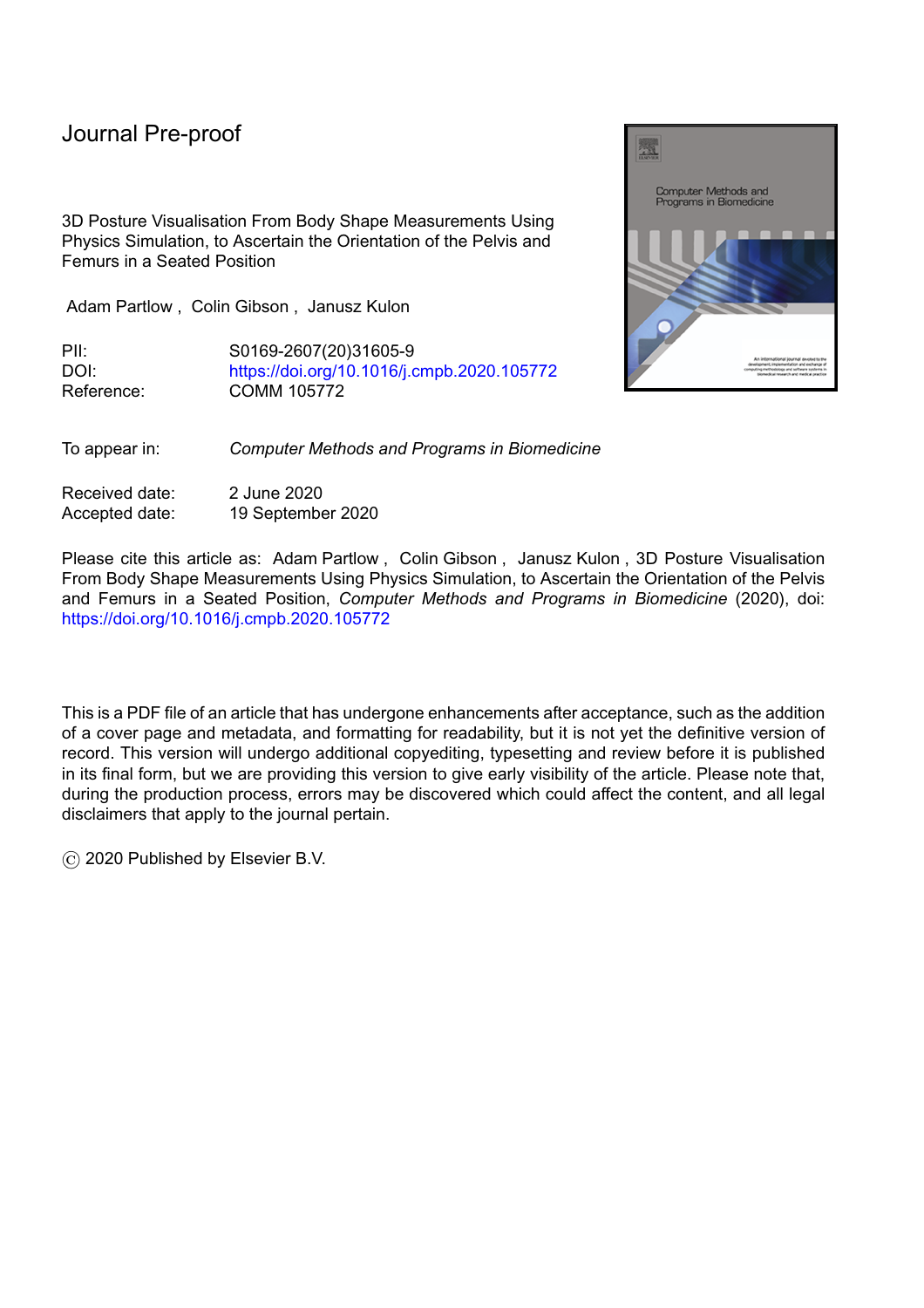# Journal Pre-proof

l

As stated previously, imaging techniques are inappropriate for the Cardiff and Vale UHB REU patient group. They are often unable to stand or sit unsupported during the imaging process and repeatedly imaging this patient group would be resource intensive. A specialised DHM for use on the patients of Cardiff and Vale UHBs REU is being developed. Cardiff and Vale UHB REU use a device named the Cardiff Body Match (CBM) (Figure 1) to capture the seated shape of a patient's body [7, 19]. The shape is used to create a custom contoured seat that conforms to the contours of the patient's body and distributes pressure evenly across the surface. This provides postural support whilst minimising the risk of pressure related injuries. The shape data captured by the CBM contains surface contours of a patient's posterior aspects of the thighs, buttocks and trunk.

The problems that have been outlined in this section include the difficulty in recording posture clearly and reliably; and communicating posture to other professionals succinctly. The work presented in this study aims to visualise the position of an individual's pelvis and femurs using noninvasive techniques whilst in a seated posture. This would allow quantitative recording of people's posture and allow the comparison of posture over time for the measurement of clinical outcomes. Whilst this study has initially focussed on the application to custom contoured seating users; the techniques described in this article are applicable to any body shape measurement of the pelvis and femurs in a seated position.

This article presents the work completed to date in order to identify the position and orientation of the pelvis and femurs in a CBM measurement for input into a DHM and visualisation of the seated posture. The calculated skeletal landmarks can then be used to inform a DHM as to the location of certain anthropometric features to position the model, or used to calculate clinical measurements which are used to analyse posture to determine sitting capabilities.



Figure 1: The CBM mechanical shape sensor.

**2 Method**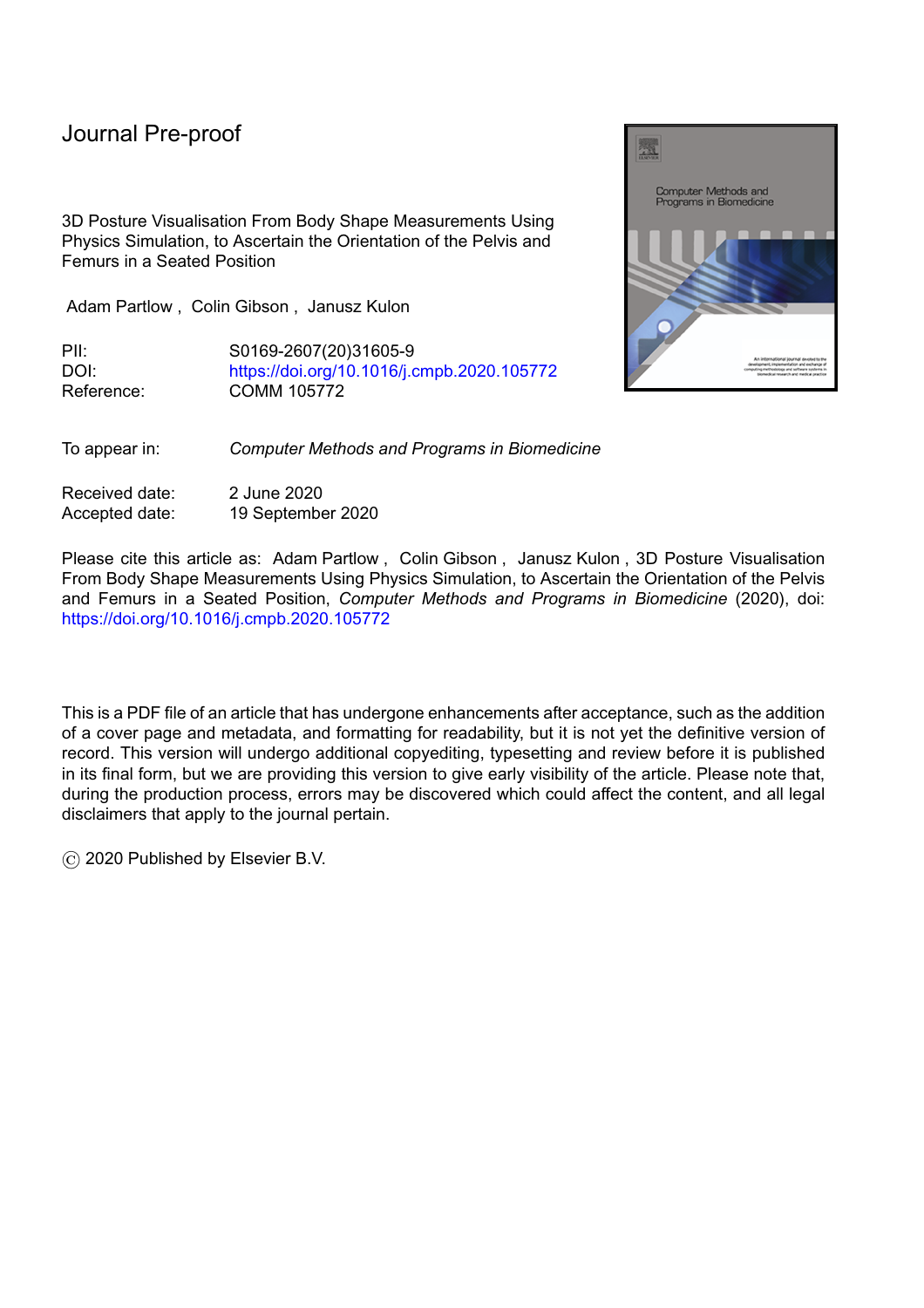#### Journal Pre-proo

The algorithm described in this article uses physics simulation to estimate the position of the pelvis and femurs in a seated posture. The input into the algorithm is a body shape measurement of the anterior aspect of the patient's trunk; abdomen and lower limbs in a seated posture. The output of the technique is a visualised pelvis and femurs and, for testing purposes a multi-label classification of the orientation of the pelvis and femurs.

The input measurements are captured using a device named the Cardiff Body Match (CBM) (Figure 1) which is a mechanical shape sensor used clinically to create custom contoured seating systems in Cardiff and Vale University Health Board's (UHB) Rehabilitation Engineering Unit (REU) [7].

The classification of the orientation of the pelvis and femurs is obtained by first *dropping* an anatomically correct mesh of the pelvis and femurs onto the input body shape measurement and allowing the mesh to come to rest. The rotations of the pelvis relative to a neutral pelvis and femurs relative to the pelvis are then used to calculate the classification.

Physics simulations rely on the correct material properties and parameters being defined in order for them to produce *realistic* movements. This study also attempts to identify the optimum parameters for the simulation by searching a range of values and assessing the accuracy of the algorithm when using each set of parameters.

The following sections outline how the algorithm is developed and tested.

l

#### **2.1 Simulation Input Data**

The input into the physics simulation is a body shape measurement. Body shape measurements at Cardiff and Vale UHBs REU are captured using the CBM mechanical shape sensor pictured in Figure 1 The CBM was developed at Cardiff and Vale UHBs REU [7] and measures the contours of an individual's body in a seated position. In this study only the measurement from the base cushion (Figure 2a) is used as the simulation is not taking into account the trunk. The sitting surface is composed of a ROHO Quadtro Select High Profile cushion [20] without its cover and the backrest of the CBM is a grid of pins which are displaced by, and remain in contact with the patient's body, and hence measures body shape.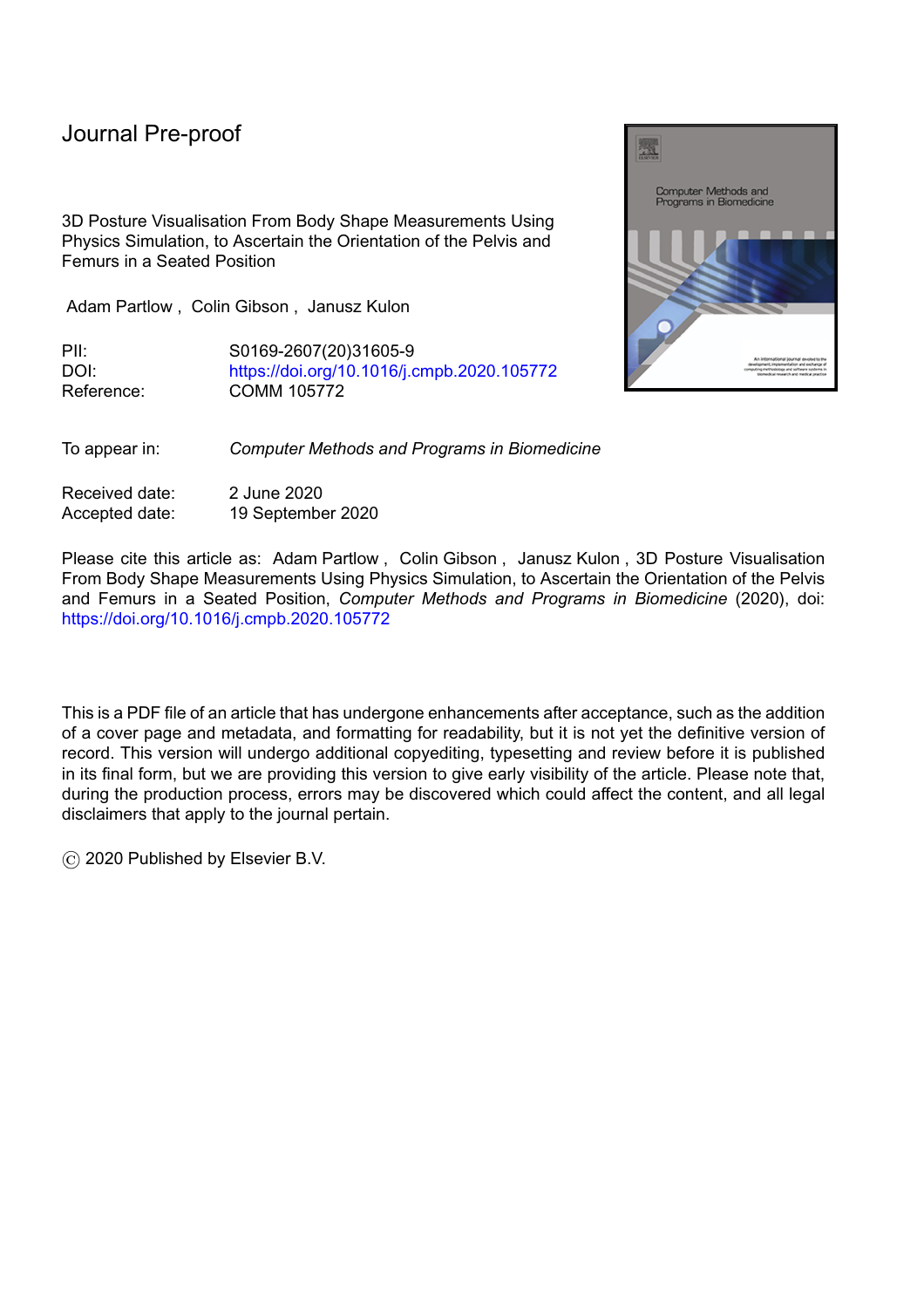

(a) CBM base cushion with some pins depressed (b) Cushion with measurement superimposed

Figure 2: CBM shape sensor after a measurement is taken and the measurement superimposed on the CBM shape sensor.



Measurement: Arrow (Base)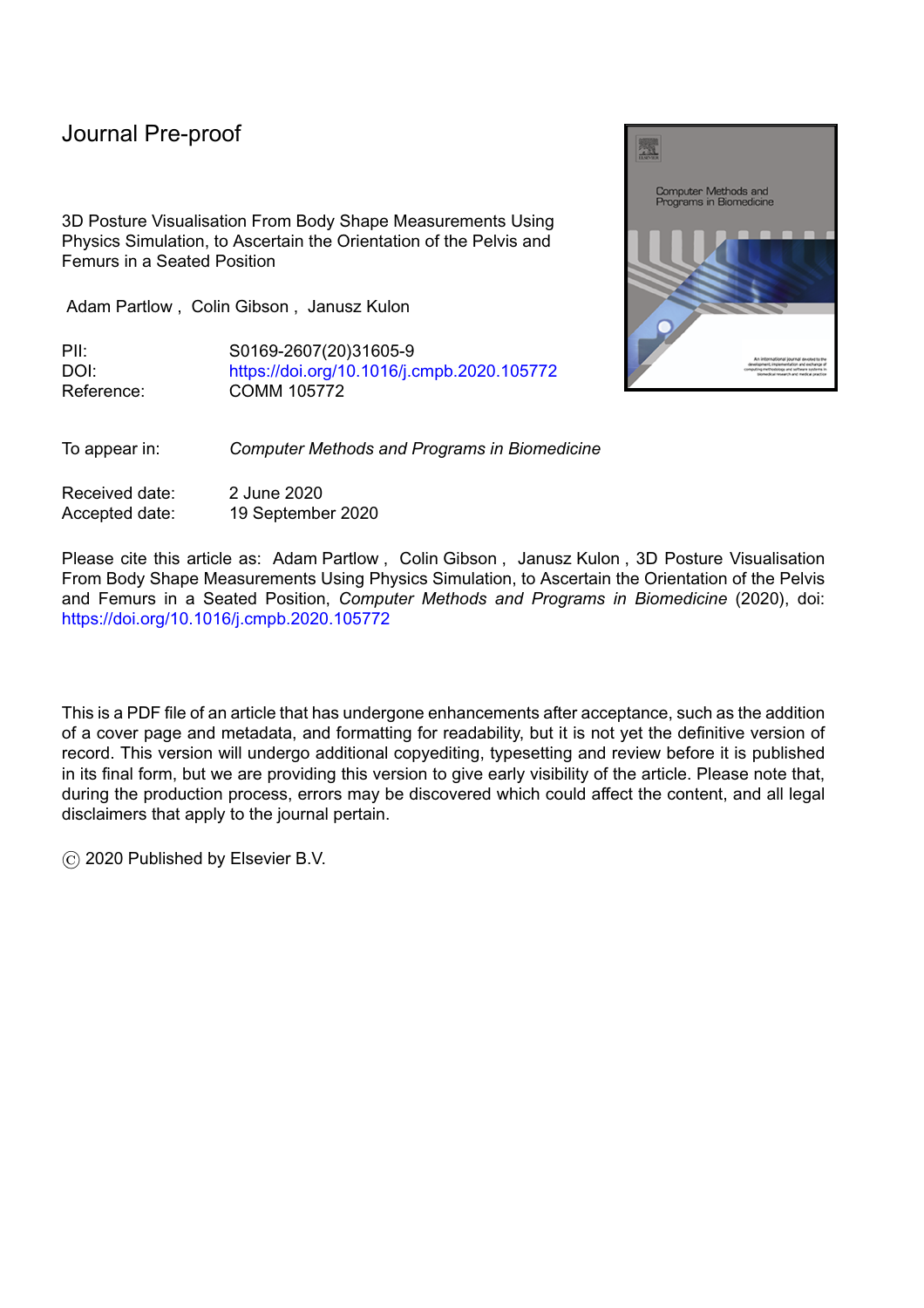Figure 3: A CBM measurement visualised as a height map.

l

In order to create a CBM measurement, a patient is seated on the CBM with the cushion inflated, all base pins extended and all back pins retracted. The air is then released from the cushion to stabilise the pelvis, as the pelvis sinks into the cushion the base pins are displaced. When the pelvis is stable the clinicians will position the patient's trunk in a position that is deemed optimum for them, the back pins are then extended and they stop when they come into contact with the patient or are fully extended. At this point the displacement of all the pins are captured which are then recorded as CBM base and back measurements. CBM measurements can be used to create a pressure relieving posture supporting cushion. By virtue of the CBMs design [8, 19] pressure is automatically evenly distributed. The final shape of the cushion is determined by the patient's posture and hence the shape of the CBM measurement. Figure 2a shows an image of the CBM base after a measurement has been taken. This measurement is visualised in Figure 3. The CBM measurement in Figure 3 is shown superimposed onto the CBM base in Figure 2b.

A CBM measurement consists of a TTE matrix, whose elements are the displacement values of the CBMs pins. CBM measurements are measured in millimetres and are stored as a vector of values, . The order of the elements in the vector is given by  $(1)-(4)$ .



Where is an element in the matrix , and are the current row and column number in the matrix respectively given the -th element in the vector . and are the total number of rows and columns in the measurement. In an unmodified CBM measurement straight from the CBM shape sensor and and TE A CBM measurement matrix can be visualised as a height map as shown in Figure 3. In order to use the CBM measurement in the physics simulation a triangle mesh must be created.

#### **2.2 Physics Simulation**

Previous studies have reviewed the accuracy and repeatability of several open source and freely accessible physics libraries and stated that the Bullet physics library [21] should be used for accurate simulation [22, 23]. The Bullet physics library is a deterministic system and will always produce the same results given the same starting conditions. The physics simulation was scripted in Python and visualised using Blender [24].

The Bullet physics library states that dimensions should be in metres and when the simulation involves objects which are less than 20 cm in any dimension the time step, of the simulation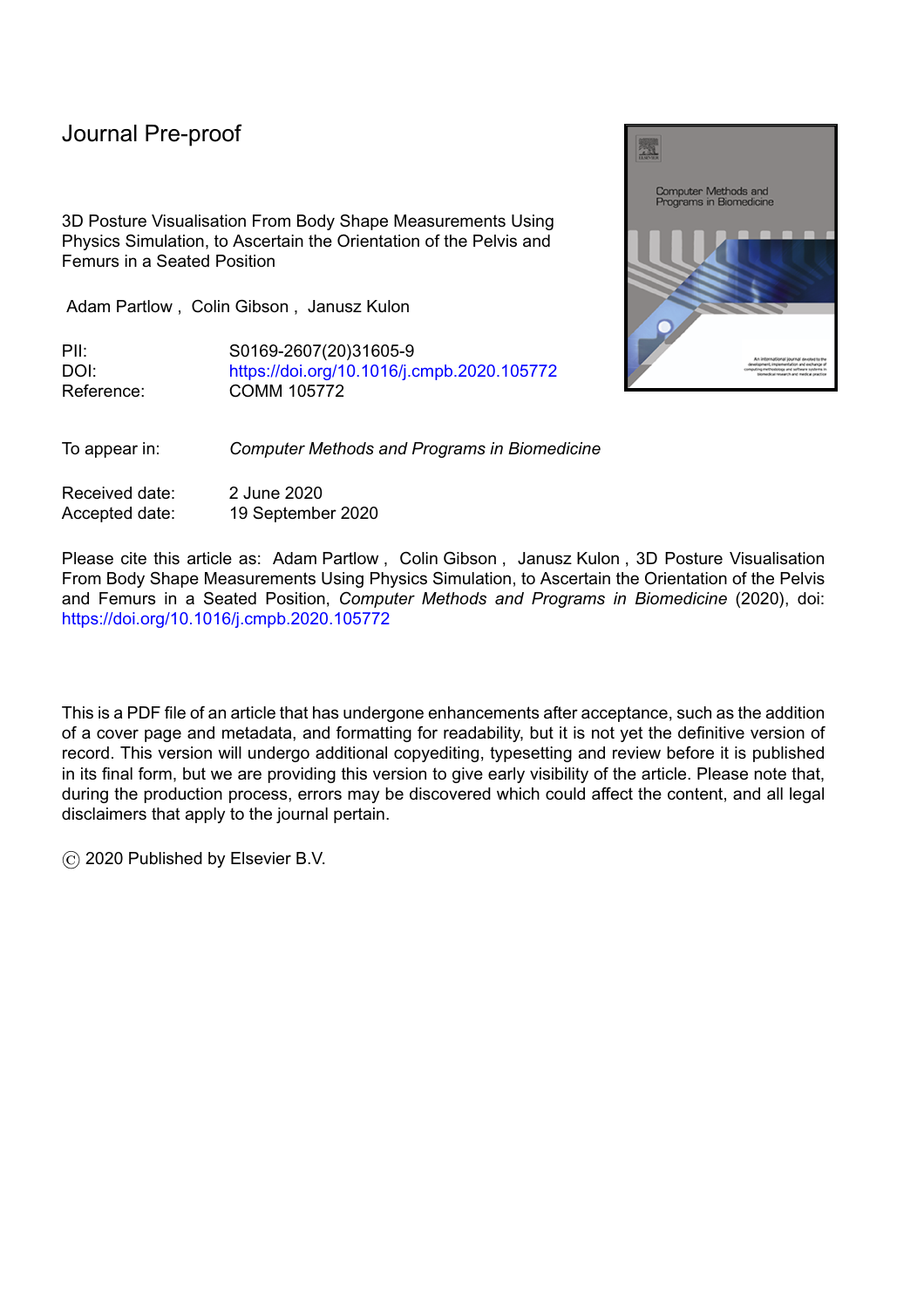# Journal Pre-proot

should be adjusted. It is suggested in the Bullet physics user guide [25] that sec be used for objects as small as a 1 cm die. In this simulation some of the bony prominences of the pelvis and femurs are small and for this reason the recommended time step is used, sec, i.e. 300 simulation steps per second.

l

| Coefficient             | Symbol | Value(s) Tested  |   |
|-------------------------|--------|------------------|---|
| Friction of cushion     |        |                  |   |
| Restitution of cushion  |        |                  |   |
| Mass of cushion         |        |                  |   |
| Friction of skeleton    |        | 1.00             |   |
| Restitution of skeleton |        | 1.00             |   |
| Mass of pelvis          |        | 4.780 kg         |   |
| Mass of femur           |        | 1.705 kg         |   |
| Starting x-coordinate   |        |                  | m |
| Starting y-coordinate   |        |                  | m |
| Starting z-coordinate   |        | 0.3 <sub>m</sub> |   |

Table 1: Summary of parameters used in the physics simulation, their symbols and values.

The physics simulation used a 50th percentile human male pelvis and femurs [26] to estimate the sitting position of the patient. This is appropriate for this study as the participants are both male but future work will need to take into account the differences between male and female musculoskeletal structures and mechanics. The pelvis and femurs are *dropped* onto the seating surface where they eventually come to rest. The resting position was determined by the parameters used in the physics calculations, the parameters have been summarised in table 1. The coefficients of friction and restitution need only be changed for one rigid body as the calculation for friction and restitution within the Bullet physics engine is multiplicative. The coefficients of the cushion are adjusted whilst other rigid bodies' coefficients remain at a value of 1. Empirical testing demonstrated that a maximum value for should be 1.4; values higher than this cause the skeletal mesh to be thrown from the cushion due to the high value of the elastic coefficient.

# **2.2.1 Seating Surface**

The triangle mesh for the physics simulation is calculated from the CBM pin measurement vector, . (5)-(9) generates the vertex coordinate matrix, for a triangle mesh that represents the seating surface. Where the coefficient 0.04445 is the resolution of the CBM mechanical shape sensors in millimetres (1.75'').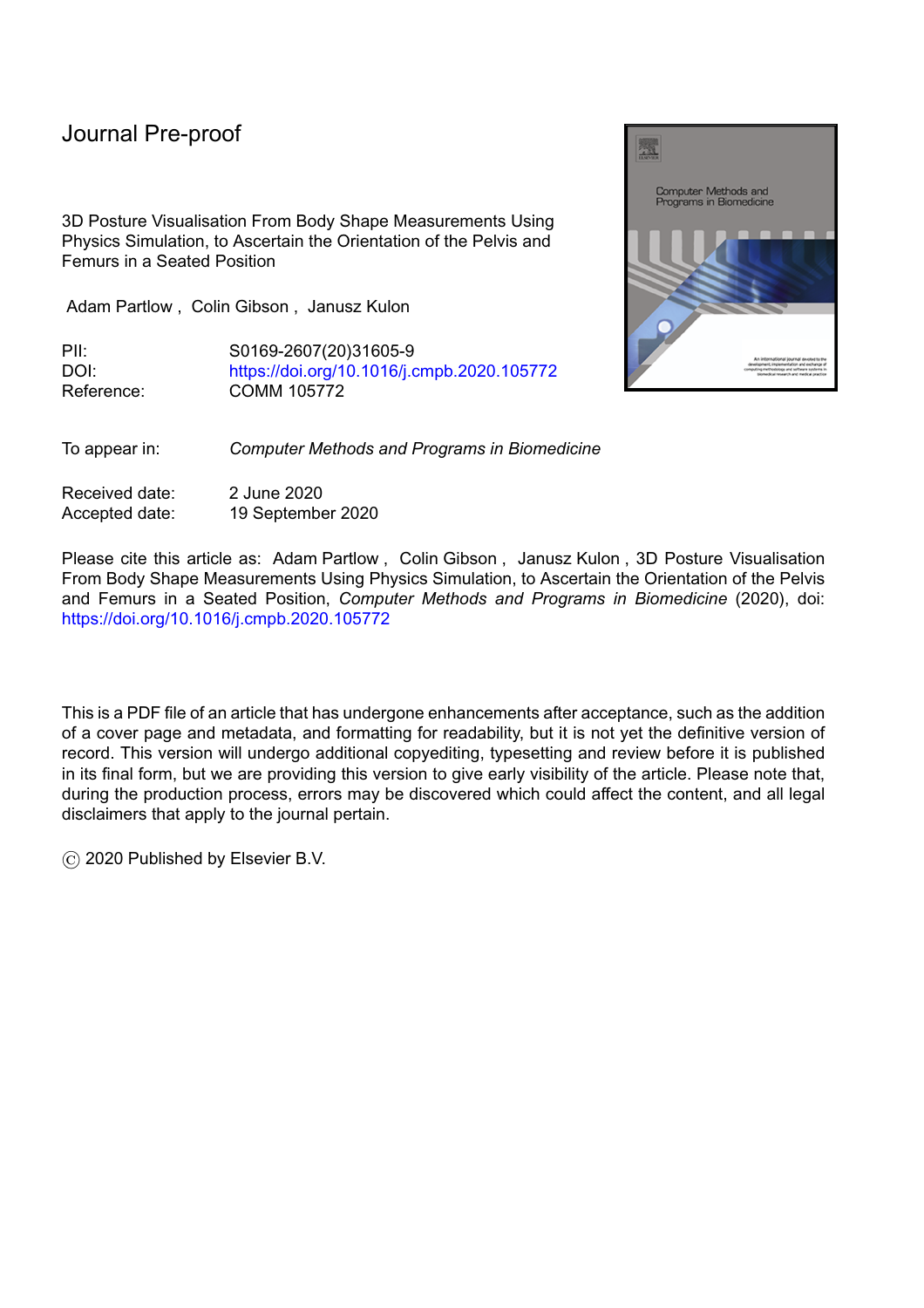

Where is the -th row of the vertex matrix , and and are the current row and column of the CBM measurement matrix. , defined in (9) is the -th element of containing the CBM pin measurement used to assign the y-coordinate of the current vertex. The triangle mesh's indices, , are calculated using (10)-(14).



Where is the -th row of the triangle mesh's index matrix and is the total number of triangles in the mesh, calculated using (11).

The indices in and the vertices in are used by the Bullet physics library to create a kinematic object which does not move during a simulation. The kinematic object represents the seating surface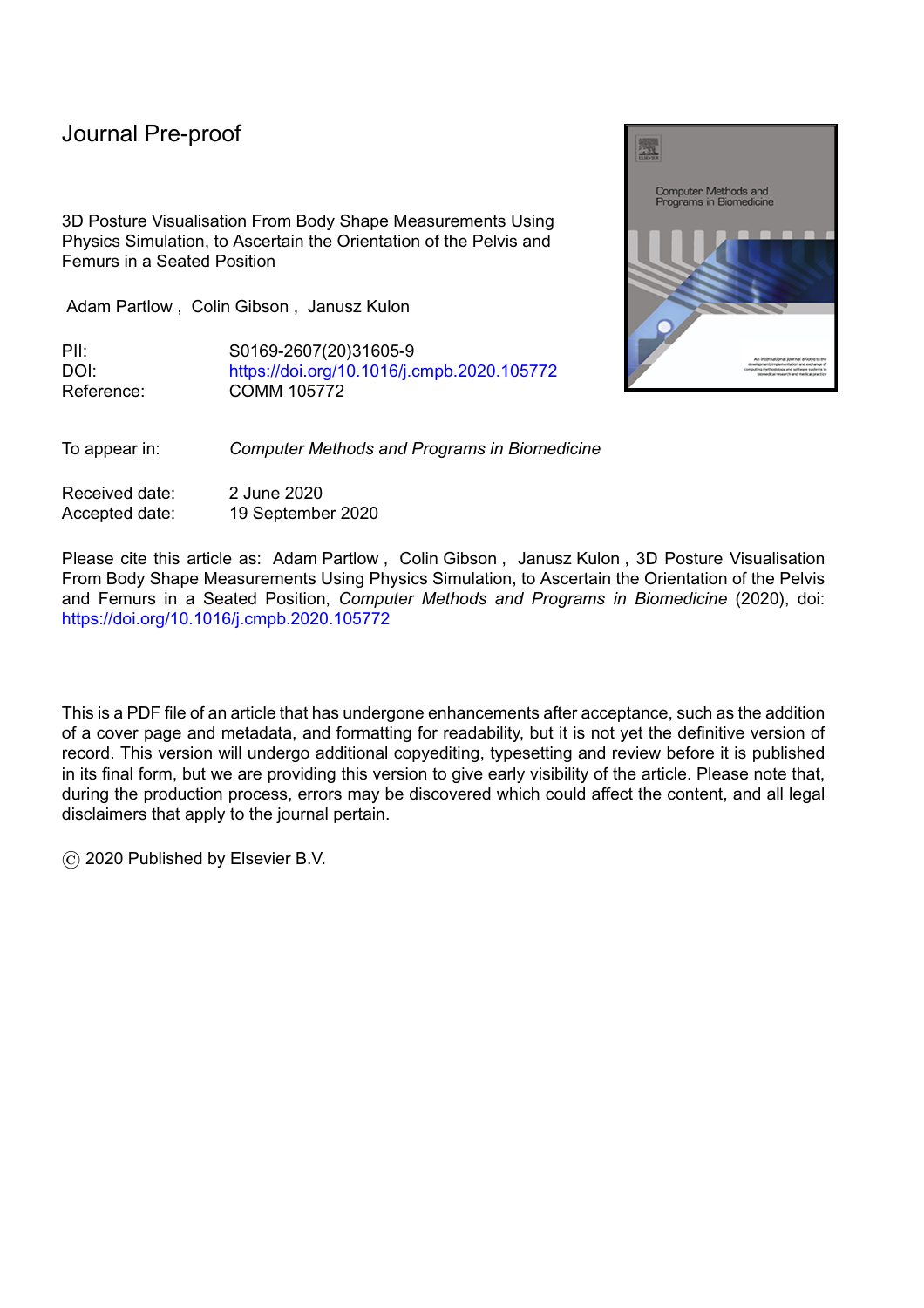which is used to accommodate the pelvis and femurs of the skeletal model being positioned in the seat.

l

# **2.3 Skeletal Model**

The Zygote human male skeletal model is used as the basis for the skeletal model in the simulation. The Zygote model `was developed from CT scans of a 50th percentile male, and was carefully modelled to retain subtle anatomical nuances unique to specific bones.' [26]

The study performed physics simulation on dynamic objects representing the pelvis and femurs which are concave shapes. The Bullet physics library does not have a collision solver that is able to calculate collisions between dynamic concave meshes directly. Therefore Bullet requires that collisions involving concave meshes are performed on decomposed meshes constructed with convex hulls. Bullet recommends using the V-HACD algorithm to perform mesh decomposition. The pelvis and femurs are not convex in shape and so are segmented into a series of convex hulls using the V-HACD algorithm [27].

| Bone         | Feature          | Original | Decomposed |
|--------------|------------------|----------|------------|
| Pelvis       | Vertices         | 358,047  | 558        |
| Pelvis       | <b>Triangles</b> | 718,474  | 1,040      |
| Left Femur   | Vertices         | 33,515   | 256        |
| Left Femur   | <b>Triangles</b> | 67,033   | 480        |
| Right Femur  | <b>Vertices</b>  | 33,546   | 224        |
| Right Fernur | <b>Triangles</b> | 67,092   | 420        |

Table 2: Mesh complexity before and after decomposition using the V-HACD algorithm.

# **2.3.1 Bounding Volume**

The decomposed bounding volumes created by the V-HACD algorithm [27] significantly reduce the complexity of the models whilst maintaining the detail. Table 2 summarises the changes in mesh complexity between the original skeletal meshes and the V-HACD output. Figure 4 shows the visual differences between the original mesh and the decomposed meshes.

# **2.3.2 Joint Constraints**

The interactions between the cushion and skeletal meshes require that joint constraints between the pelvis and femurs are defined to enable `realistic' motion about the joints. The study by Ryf and Weymann [5, 6] investigated joint ranges of motion for a large population. This study forms the basis of techniques widely used by clinicians to measure joint ranges of motion and assess their function. Due to the neutral-zero methods wide usage and recognisability amongst professionals in postural management the ranges of motion quoted in these studies are used as the limits for the skeletal model. The ranges of motion for the hip joint are summarised in table 3 and visualised in Figure 5.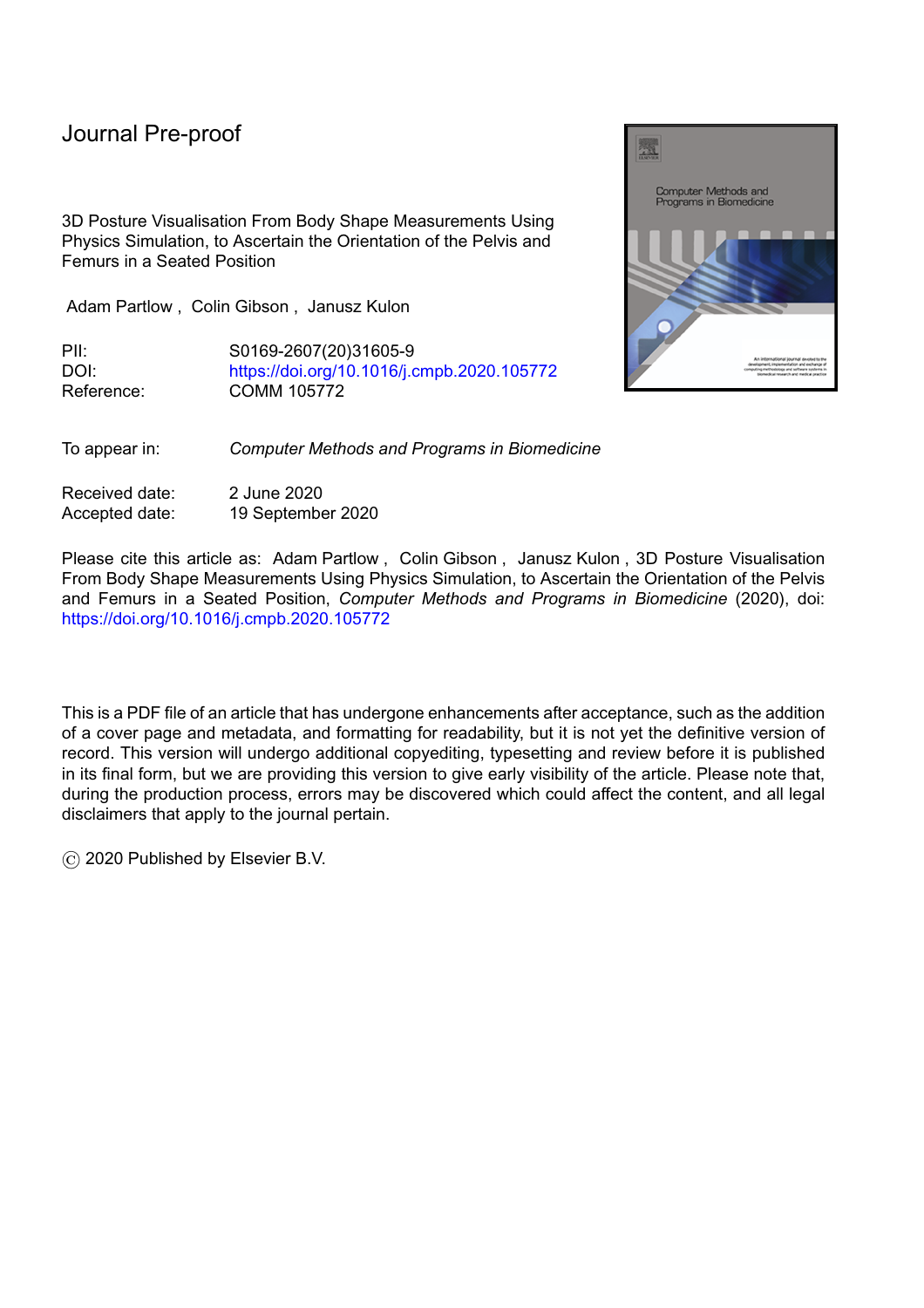# **Journal Pre-proof**



l

The reference posture in this study is standing upright. Standing upright would be recorded as 0° abduction/adduction, 0° flexion/extension and 0° internal/external rotation.

(a) Original mesh (b) Decomposed mesh

Figure 4: The original mesh of the pelvis and femurs and the decomposed mesh.

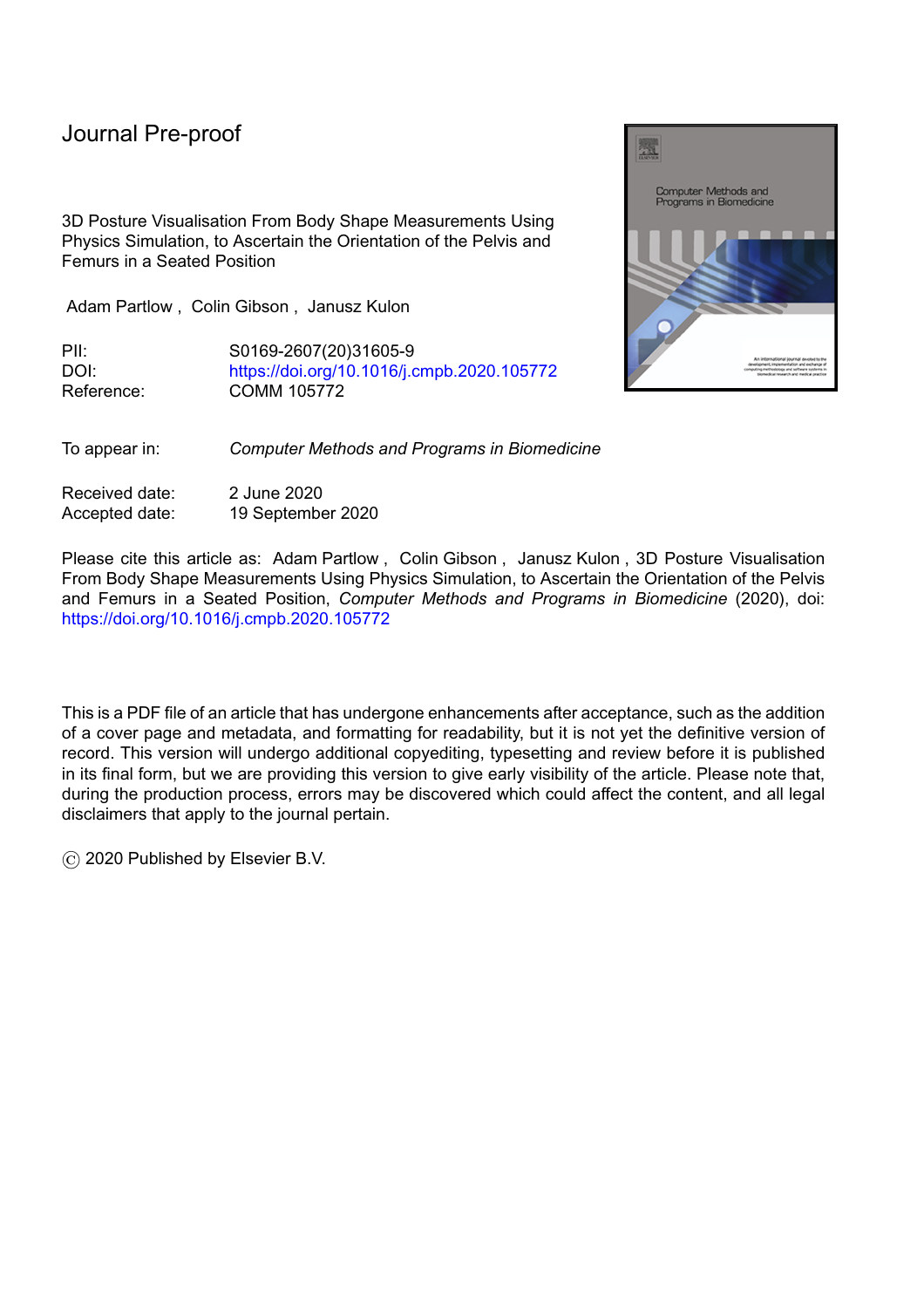(a) Transverse plane, rotations. (b) Coronal plane, rotations. (c) Sagittal plane, rotations. Figure 5: Descriptions for orientation of the pelvis and ranges of motion at the hip joint.

| Rotation about the hip joint | neutral-zero measurement                    |
|------------------------------|---------------------------------------------|
| Abduction / Adduction        | $50^{\circ}$ - 0 $^{\circ}$ - 20 $^{\circ}$ |
| Flexion / Extension          | $130^{\circ}$ - 0° - 10°                    |
| Internal / External Rotation | $30^{\circ}$ - 0 $^{\circ}$ - 40 $^{\circ}$ |

Table 3: Ranges of motion used for the physics simulation. Reference posture is standing upright.

# **2.4 Test Data**

To validate the output of the simulation, control data was collected from 2 able bodied healthy subjects in 7 different postures. The 7 different postures were: sitting normally; leaning to the right;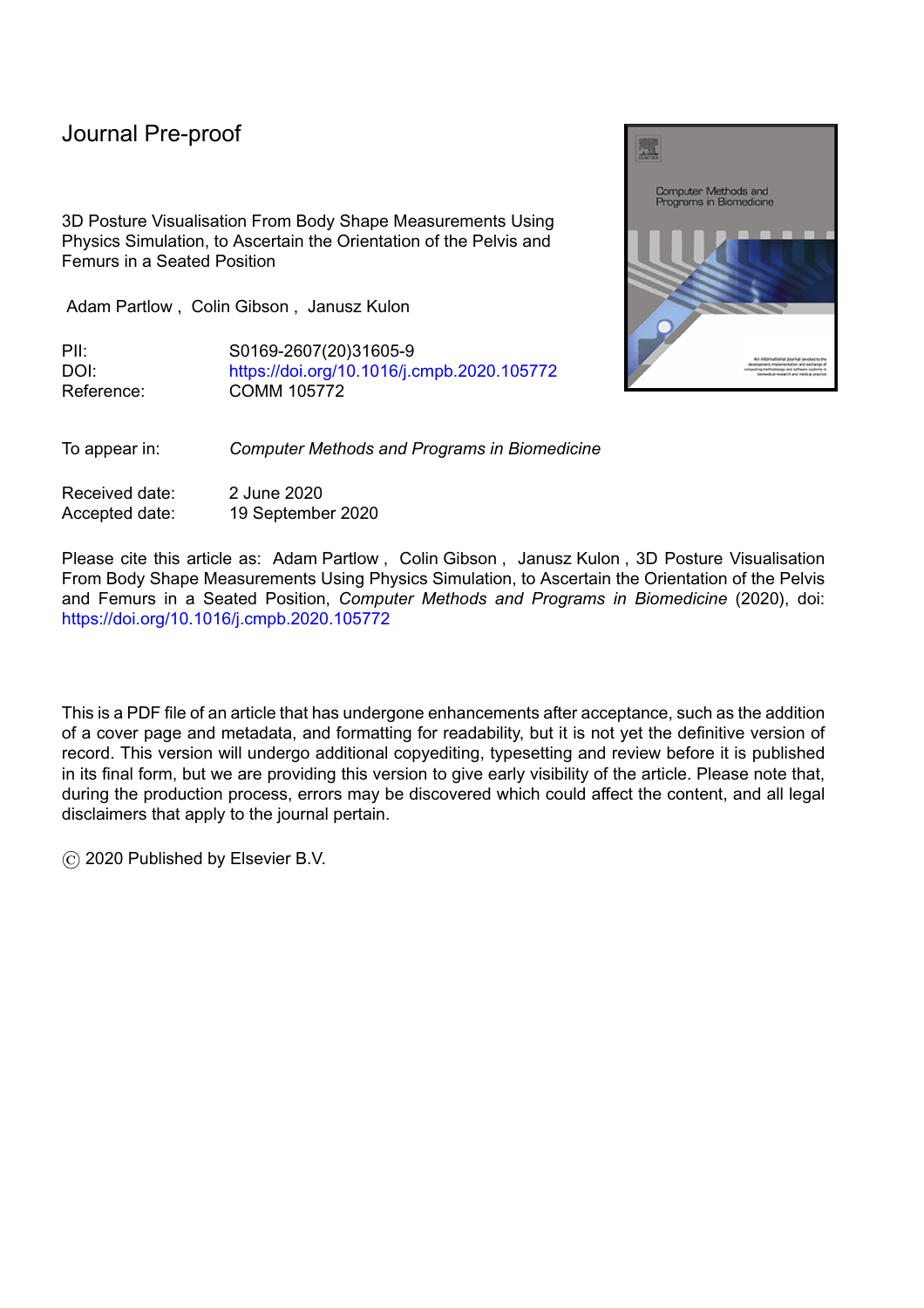# Journal Pre-proof

leaning to the left; pelvic obliquity down on the right; pelvic obliquity down on the left; pelvic tilt; and clutching the knees with a rounded back. Some of the postures were recorded more than once resulting in 23 postures overall. Each posture was measured independently of any previous measurements. The CBM shape sensor was reset after each measurement.

l

In addition to the CBM measurements that were captured, the rotation at the hips and pelvis were recorded by clinicians. The orientation of the femurs and the pelvis while seated in the CBM was used to validate the physics simulation output. Figure 6 shows an example of an ideal output of the simulation, in this instance the model has been positioned and oriented manually.

#### **2.5 Output Data**

The simulation outputs 9 measurements which are derived from the final resting position of the pelvis and femurs. These values are pelvic tilt, rotation, and obliquity and flexion/extension, adduction/abduction and internal/external rotation of the left and right hips. In order to compare these results to those which are collected during a clinical assessment the numerical values must be classified into one of three categories.

Figure 5 shows the classes that describe the orientation of the pelvis or femur based on the angle of rotation about an axes used during clinical assessments to record an individual's posture (they have not been created exclusively for this study). Where  $\sqrt{ }$  and are the rotations about the , and axes respectively as stated in Partlow [7].



Figure 6: Control Participant 1 seated in the pelvic obliquity posture (participant 1, measurement 6, obliquity 1), the participant is attempting to rotate their pelvis such that it is considered down on the left. Note however that it is difficult for an able-bodied person to achieve the level of rotation observed in those with musculoskeletal conditions. The right hip is flexed.

# **2.6 Testing**

The algorithms prediction was compared to the test data and the accuracy for each set of input parameters as defined in Table 1 and for each of the 9 features measured by the simulation was calculated. The top 10 accuracies for each of the features will be examined and discussed.

# **3 Results**

The physics simulation was run on each of the 23 measurements. The parameters used in the physics simulation are shown in Table 1. This resulted in 16,500 permutations per measurement resulting in 379,500 results. This section outlines how each set of parameters effected the classification performance of the algorithm. This was measured using the overall accuracy as defined in (15). Where is the number of measurements; are the known labels of the observation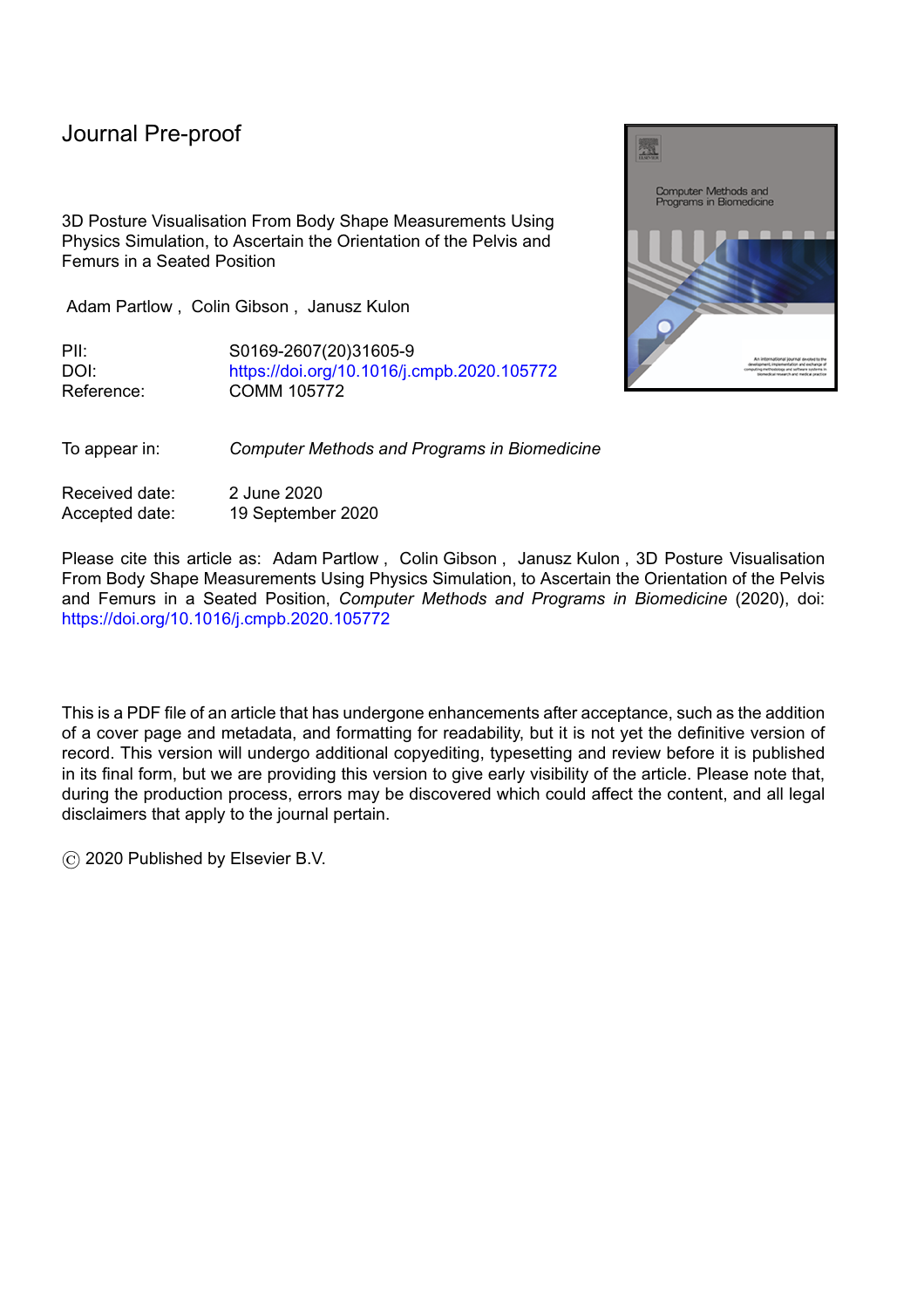(determined by a clinician at the time of measurement); and are the predicted labels for the observation(determined by the output of the algorithm).

 $(15)$ 

l

The greatest overall accuracy was 72.9%. This was obtained when the simulation parameters were , and the starting location was The 10 greatest metres. The 10 greatest accuracies are shown in Table 4.

|     |     |         | Initial Pelvis COM |     | Accuracy (%) |       |       |      |       |      |      |       |      |         |
|-----|-----|---------|--------------------|-----|--------------|-------|-------|------|-------|------|------|-------|------|---------|
|     |     |         |                    |     |              |       |       |      |       |      |      |       |      | Overall |
| 1.0 | 0.0 | 0.02    | 0.11               | 0.3 | 13.0         | 82.6  | 100.0 | 69.6 | 87.0  | 87.0 | 60.9 | 87.0  | 69.6 | 72.9    |
| 1.0 | 0.0 | $-0.02$ | 0.11               | 0.3 | 13.0         | 100.0 | 100.0 | 47.8 | 95.7  | 69.6 | 47.8 | 95.7  | 82.6 | 72.5    |
| 1.0 | 0.1 | 0.02    | 0.11               | 0.3 | 17.4         | 87.0  | 95.7  | 56.5 | 87.0  | 78.3 | 65.2 | 91.3  | 65.2 | 71.5    |
| 0.4 | 0.2 | 0.02    | 0.11               | 0.3 | 17.4         | 91.3  | 95.7  | 60.9 | 87.0  | 69.6 | 65.2 | 82.6  | 69.6 | 71.0    |
| 0.7 | 0.2 | 0.02    | 0.11               | 0.3 | 21.7         | 87.0  | 100.0 | 47.8 | 91.3  | 69.6 | 65.2 | 91.3  | 65.2 | 71.0    |
| 1.0 | 0.2 | $-0.02$ | 0.11               | 0.3 | 13.0         | 91.3  | 100.0 | 56.5 | 95.7  | 56.5 | 60.9 | 95.7  | 65.2 | 70.5    |
| 0.9 | 0.4 | 0.02    | 0.11               | 0.3 | 13.0         | 100.0 | 95.7  | 65.2 | 91.3  | 56.5 | 60.9 | 87.0  | 65.2 | 70.5    |
| 1.0 | 0.1 | $-0.02$ | $-0.02$            | 0.3 | 73.9         | 95.7  | 100.0 | 52.2 | 100.0 | 39.1 | 52.2 | 78.3  | 39.1 | 70.0    |
| 0.7 | 0.0 | $-0.02$ | 0.11               | 0.3 | 4.3          | 95.7  | 95.7  | 47.8 | 100.0 | 78.3 | 43.5 | 91.3  | 73.9 | 70.0    |
| 0.9 | 0.0 | $-0.02$ | 0.11               | 0.3 | 8.7          | 100.0 | 100.0 | 30.4 | 95.7  | 73.9 | 34.8 | 100.0 | 87.0 | 70.0    |

Table 5: The 10 results with the highest overall accuracy; the per feature accuracies; and the parameters for the simulation.

|     |     |         | Initial Pelvis COM |     |       |       | Accuracy (%) |      |       |      |         |
|-----|-----|---------|--------------------|-----|-------|-------|--------------|------|-------|------|---------|
|     |     |         |                    |     |       |       |              |      |       |      | Overall |
| 1.0 | 0.0 | 0.02    | 0.11               | 0.3 | 82.6  | 100.0 | 87.0         | 87.0 | 87.0  | 69.6 | 72.9    |
| 1.0 | 0.0 | $-0.02$ | 0.11               | 0.3 | 100.0 | 100.0 | 95.7         | 69.6 | 95.7  | 82.6 | 72.5    |
| 1.0 | 0.1 | 0.02    | 0.11               | 0.3 | 87.0  | 95.7  | 87.0         | 78.3 | 91.3  | 65.2 | 71.5    |
| 0.4 | 0.2 | 0.02    | 0.11               | 0.3 | 91.3  | 95.7  | 87.0         | 69.6 | 82.6  | 69.6 | 71.0    |
| 0.7 | 0.2 | 0.02    | 0.11               | 0.3 | 87.0  | 100.0 | 91.3         | 69.6 | 91.3  | 65.2 | 71.0    |
| 1.0 | 0.2 | $-0.02$ | 0.11               | 0.3 | 91.3  | 100.0 | 95.7         | 56.5 | 95.7  | 65.2 | 70.5    |
| 0.9 | 0.4 | 0.02    | 0.11               | 0.3 | 100.0 | 95.7  | 91.3         | 56.5 | 87.0  | 65.2 | 70.5    |
| 1.0 | 0.1 | $-0.02$ | $-0.02$            | 0.3 | 95.7  | 100.0 | 100.0        | 39.1 | 78.3  | 39.1 | 70.0    |
| 0.7 | 0.0 | $-0.02$ | 0.11               | 0.3 | 95.7  | 95.7  | 100.0        | 78.3 | 91.3  | 73.9 | 70.0    |
| 0.9 | 0.0 | $-0.02$ | 0.11               | 0.3 | 100.0 | 100.0 | 95.7         | 73.9 | 100.0 | 87.0 | 70.0    |

Table 6: The 10 results with the highest overall accuracy excluding alpha rotations; the per feature accuracies; and the parameters for the simulation.

When excluding alpha rotations from the classification the highest overall accuracy was 92.8%. This was obtained when the simulation parameters were , , , , and the starting location was metres. The 10 greatest accuracies are shown in Table 5. The overall accuracy for all permutations is shown in Figure 7.

Figure 8 shows the output visualised measurement for 4 of the 23 measurements overlaid on a photo of the assessment. During the assessments the position of the cameras were fixed. This allowed for the datum of the seating surface of the CBM shape sensor to be aligned with the datum of the seating surface in the simulation.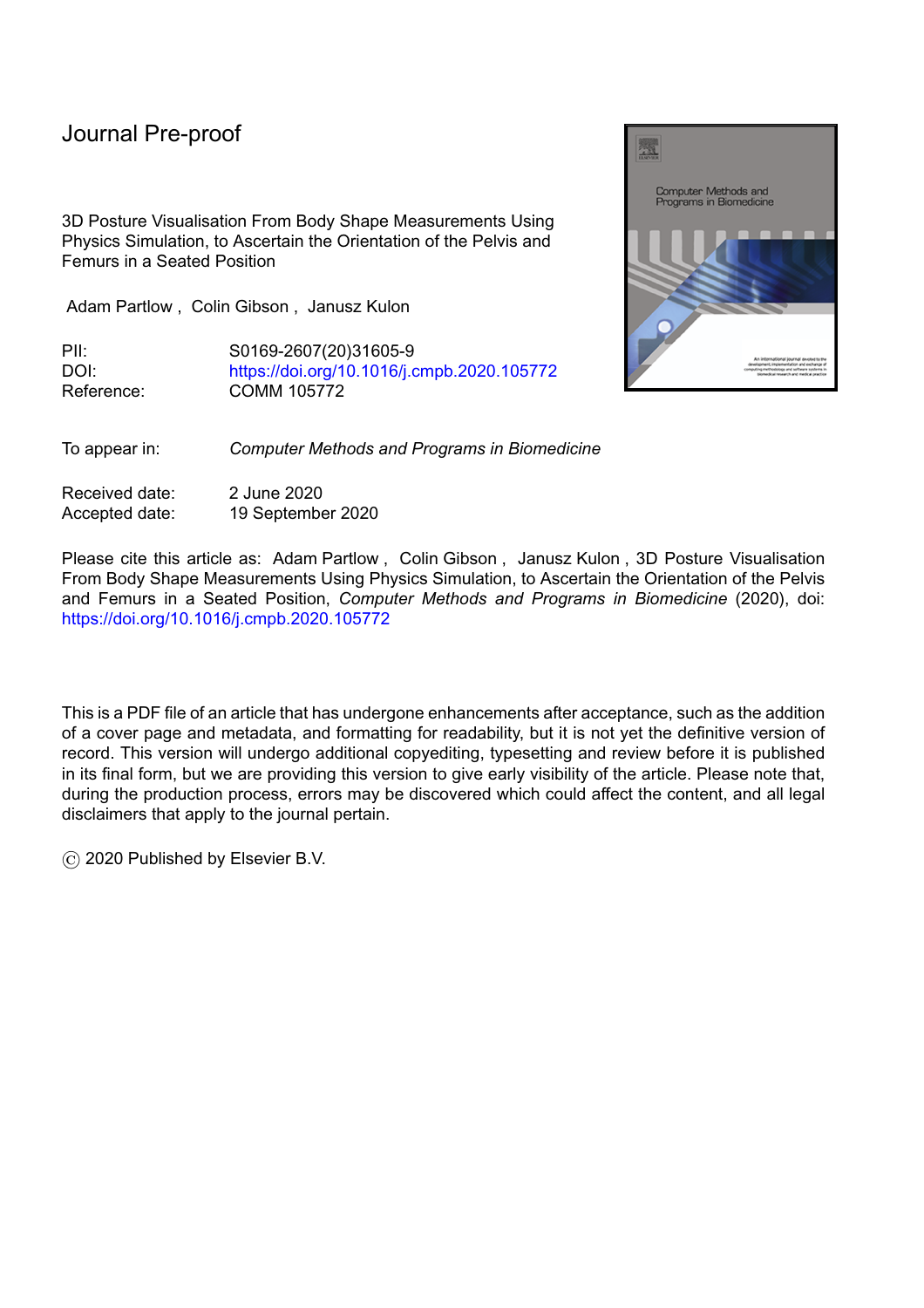

Figure 7: The overall accuracy for all permutations of the simulation excluding alpha rotations. Columns represent different values for friction; rows represent different values for elasticity and each square represents the accuracy at the initial position of the pelvis

Outside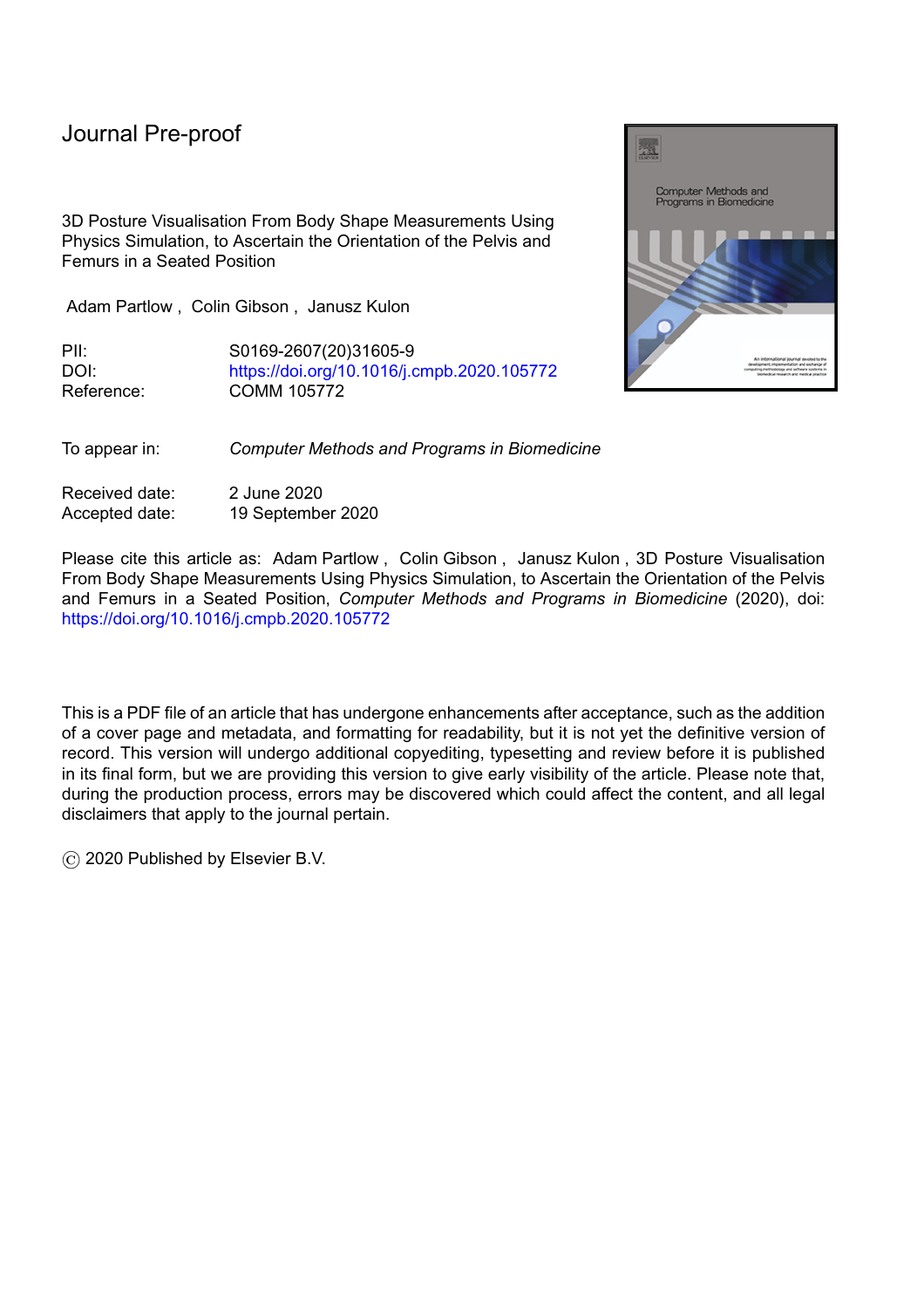(a) Normal sitting, the pelvis and femurs should be in a neutral position. The overlaid output of the algorithm shows the pelvis has rotated posteriorly and the femurs are positioned correctly distally. (b) Leaning Left, the pelvis should be orientated such that it is down on the left and the right femur abducted. The overlaid output shows that the pelvis is orientated correctly, the left femur is in the correct location however internally rotated, and the right femur is incorrectly orientated and positioned. (c) Obliquity, the pelvis should be orientated such that it is down on the left, the right femur should be extended, and the left femur flexed. The pelvis has rotated posteriorly but the orientation of the femurs is correct. (d) Obliquity, the pelvis should be orientated such that it is down on the left, the right femur should be extended, and the left femur flexed. The pelvis has rotated significantly posteriorly but the orientation of the femurs is correct.

Figure 8: Output of the algorithm for 4 of the 21 measurements included in this paper including a description of where the algorithm succeeded or failed.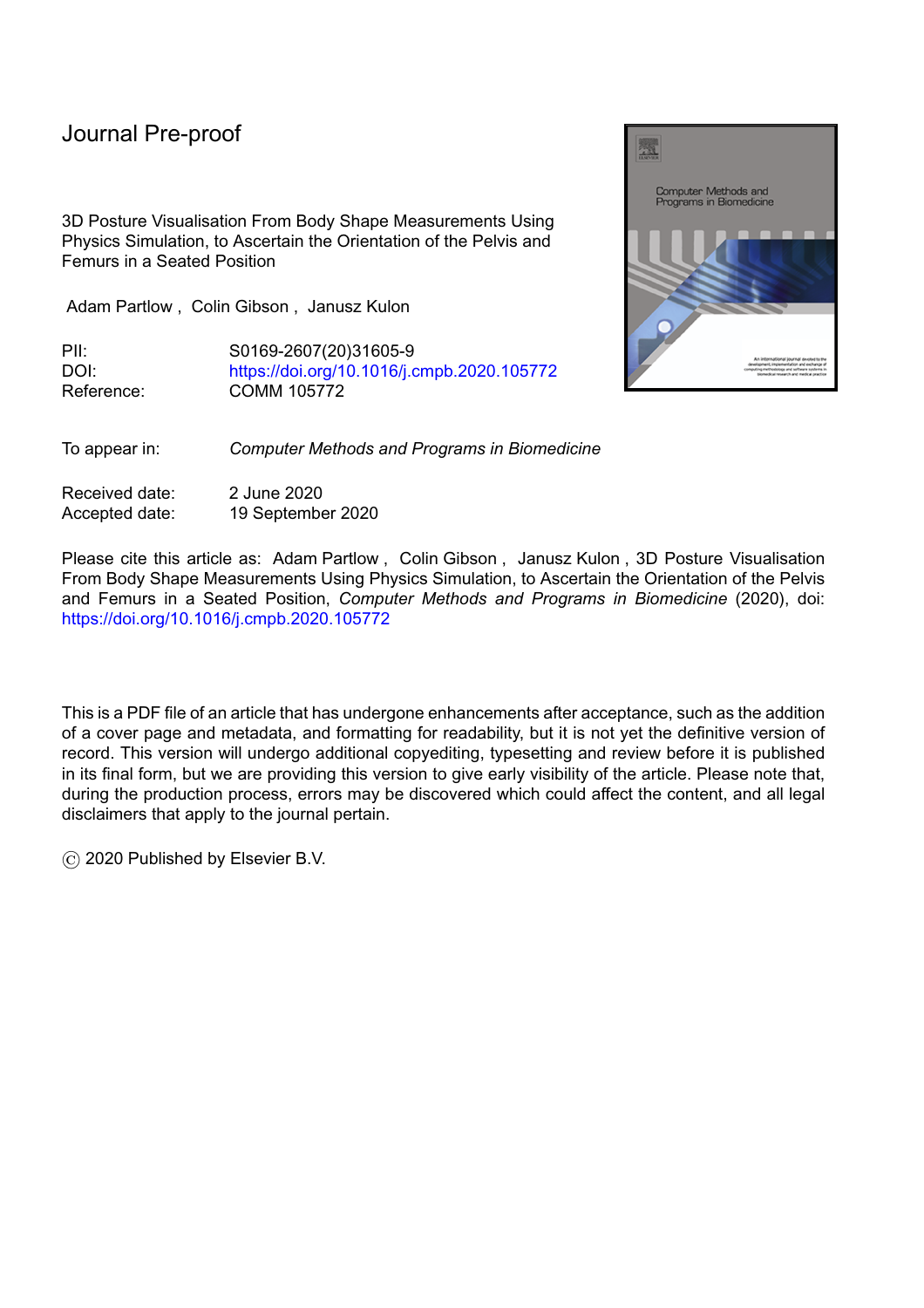#### **4 Discussion**

The low levels of accuracy for  $\cdot$ ;  $\cdot$ ; and suggest that there is a limitation in the orientation prediction when considering these features. Upon visually inspecting the resting positions of these features in different simulations it is clear that the lack of force (muscles and upper body) keeping the pelvis upright is causing significant posterior pelvic tilt and then hence a high degree of extension in both the left and right hip. Additionally, the centre of mass for a seated person does not usually lie within the pelvic region of an individual. Repeating the experiment with the upper body being modelled to support the pelvis may improve the simulation results regarding rotation about the axis as the pelvis will be supported by the spine interacting with the backrest.

The highest overall accuracy was obtained when the simulation parameters were and the starting location was The metres which can be seen in Table 4. The highest overall classification accuracy is obtained when the starting location of the simulation is near the centre of the cushion which is where a clinician will attempt to seat a patient in the CBM mechanical shape sensor when capturing a measurement. From this set of input data it is suggested that the closer to the final resting position the simulation starts the greater the accuracy of classification will be. When excluding -rotations from the results the accuracy improves to 92.8%. This was obtained when the simulation parameters were and and and the starting location was The metres.

In all cases the best results for accuracy were obtained when and . A high friction low elasticity cushion produced the best results in the simulation. An initial starting position of the pelvis of and and produced the greatest accuracies for classification. These coordinates are near to the medial posterior of the seat which is where a clinician would attempt to seat a patient when taking a measurement or positioning someone for postural management.

The highest per feature accuracy was obtained when classifying pelvic rotation, however, in this dataset there were no non-neutral measurements for pelvic rotation. This is a limitation of this study. The dataset used to test the model in this instance was reliant on healthy volunteers who found it difficult to position their pelvis in such a way that a clinician would deem it non-neutral. This has highlighted a limitation of studies involving healthy volunteers for populations which contain individuals with musculoskeletal conditions. Whilst it is possible to state that the algorithm produces accurate classifications of the rotation about the and axis for healthy volunteers this should be tested on people with a wide range of musculoskeletal conditions.

The greatest benefit which this piece of work has highlighted is that we are able to improve how posture is visualised and communicated within clinics as demonstrated by the images in Figure 8. The simulation outputs the position and orientation of the pelvis and femurs. By decomposing the matrices for the orientation and positions it is possible to calculate the relative angles of the femurs to the pelvis. This would allow clinicians to easily compare the difference in two measured postures visually and numerically. A clinician measuring a posture that is the most amount of correction that could be applied safely at two different points in time could compare whether the amount of correction applied has changed. With additional work this technique will allow the measurement of seated postures at different moments and therefore will allow comparison of seated postures over time. As described in the introduction there does not exist a simple objective measure for seated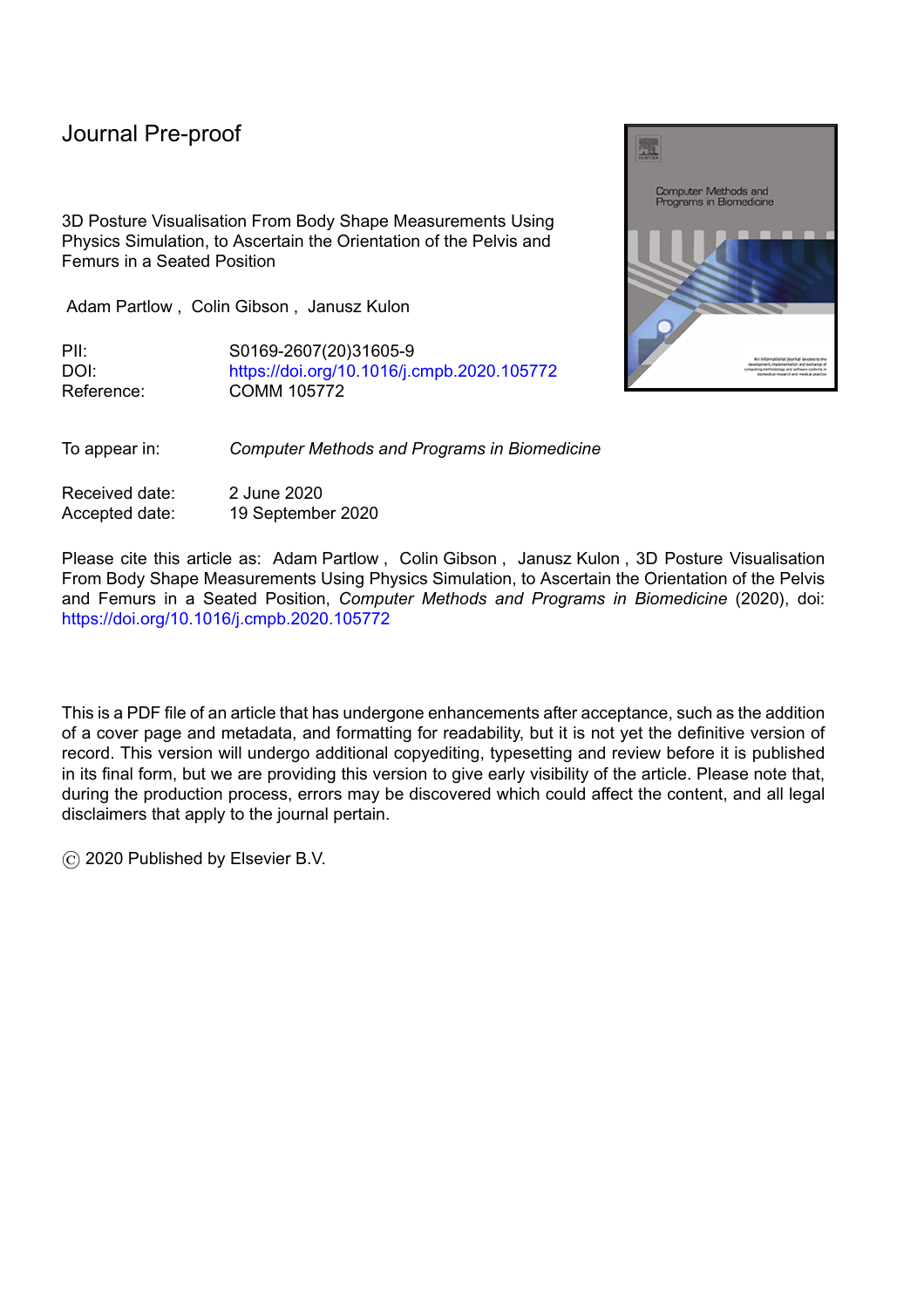posture and techniques rely greatly on subjective measures and extensive clinical assessments. Further development of this algorithm will allow a snapshot of an individual's seated posture to be captured objectively.

l

This study used a 50th percentile male pelvis for the simulation. Whilst this is suitable in this instance as both participants are male it would not be suitable for the wider wheelchair user population. Future work should also take into account the musculoskeletal differences between sexes as the current 50th percentile male skeleton would not be representative of the majority of wheelchair users. Differences between sexes include a change in shape but also a change in the centre of gravity whilst sitting. Both of these factors are major contributors to the output of a physics based simulation.

#### **5 Conclusion**

This study has shown that it is possible to simulate a seated position using physics simulation and obtain a classification for the orientation of the pelvis and femurs about the and axes. The orientation of the pelvis and femurs about the x axis is influenced by the lack of an upper body and/or muscles and/or the position of the centre of mass of the whole system being located inside the pelvis causing it to rotate posteriorly.

The simulation should be further developed to more accurately model the seated position of an individual in a seated position as it could provide significant clinical benefits, such as comparison of body shape measurements over time.

The CBM can also be used to capture the unsupported shape of a patient. The unsupported shape of a patient is the recorded body shape when sat in the CBM with no external forces affecting the posture other than gravity and the surface the patient is seated on. This unsupported shape would reflect the patient's habitual posture; how the patient would sit without their posture correcting/supporting seat. From the unsupported surface shape certain anatomical landmarks can be identified using anthropometric feature extraction techniques facilitating the objective and unobtrusive measurement of and comparison of postures over time using the CBM and a DHM.

Capturing seated posture in this way; recording it objectively; and visualising it will allow clinicians to more easily compare the effects of interventions over time and measure improvements.

#### **Acknowledgements**

All co-authors testify that our article entitled 3D Posture Visualisation From Body Shape Measurements Using Physics Simulation, to Ascertain the Orientation of the Pelvis and Femurs in a Seated Position submitted to Computer Methods and Programs in Biomedicine has not been published in whole or in part elsewhere is not currently being considered for publication in another journal and all authors have been personally and actively involved in substantive work leading to the manuscript, and will hold themselves jointly and individually responsible for its content. The University of South Wales Institutional Review Board approved the study protocol and both participants who were members of the research team gave their informed consent prior to taking part in the study.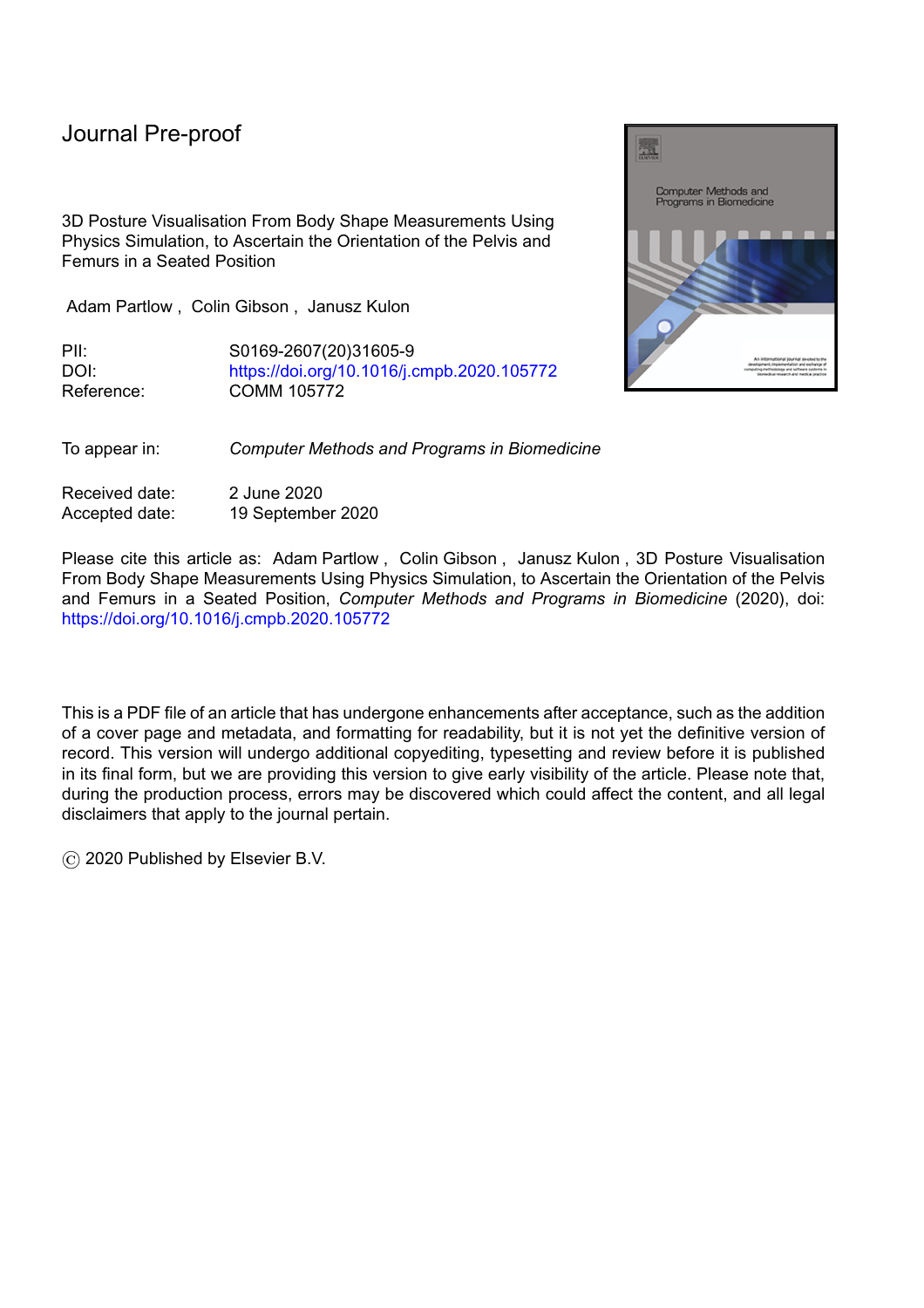This work was supported by the Computing and Digital Economy Research Institute (Ref: 3127 R606), University of South Wales, Pontypridd, CF37 1DL, UK.

**Conflict of interest**

All co-authors declare no conflict of interests.

l

**References**

[1] R. Aissaoui, M. Lacoste, J. Dansereau, Analysis of sliding and pressure distribution during a repositioning of persons in a simulator chair, IEEE Transactions on Neural Systems and Rehabilitation Engineering 9 (2) (2001) 215-224. doi:10.1109/7333.928581.

[2] A. D. Goodworth, Y.-H. Wu, D. Felmlee, E. Dunklebarger, S. Saavedra, A Trunk Support System to Identify Posture Control Mechanisms in Populations Lacking Independent Sitting, IEEE Transactions on Neural Systems and Rehabilitation Engineering 25 (1) (2017) 22-30. doi:10.1109/TNSRE.2016.2541021.

[3] I. Cikajlo, Z. Matjacic, Directionally Specific Objective Postural Response Assessment Tool for Treatment Evaluation in Stroke Patients, IEEE Transactions on Neural Systems and Rehabilitation Engineering 17 (1) (2009) 91-100. doi:10.1109/TNSRE.2008.2010477.

[4] R. Palisano, P. Rosenbaum, S. Walter, D. Russell, E. Wood, B. Galuppi, Development and reliability of a system to classify gross motor function in children with cerebral palsy, Developmental Medicine & Child Neurology 39 (4) (2008) 214-223. doi:10.1111/j.1469-8749.1997.tb07414.x.

[5] C. Ryf, A. Weymann, The neutral zero method - A principle of measuring joint function, Injury 26 (1995) 1-11. doi:10.1016/0020-1383(95)90116-7.

[6] C. Ryf, A. Weymann, Range of motion-AO neutral-0 method: Measurement and documentation, Thieme Medical Publishers, New York, NY, USA, 1999.

[7] A. Partlow, A Knowledge Based Engineering System for the Prescription and Manufacture of Custom Contoured Seating for Clients with Severe Musculoskeletal and Postural Conditions, Ph.D. thesis, University of South Wales, Faculty of Computing, Engineering and Science, Pontypridd, Wales, UK (May 2014).

[8] A. Partlow, C. Gibson, J. Kulon, I. Wilson, S. Wilcox, Pelvis feature extraction and classification of Cardiff body match rig base measurements for input into a knowledge-based system, Journal of Medical Engineering & Technology 36 (8) (2012) 399-406. doi:10.3109/03091902.2012.712202.

[9] M. Voysey, J. Kulon, A. Partlow, C. Gibson, P. Rogers, A parametric human body modelling tool for the representation of sitting posture of individuals with profound musculoskeletal deformities, in: 2nd UK Patient Specific Modelling IPEM Conference, 2014, p. 106.

[10] S. Delorme, Y. Petit, J. de Guise, H. Labelle, C.-E. Aubin, J. Dansereau, Assessment of the 3-d reconstruction and high-resolution geometrical modeling of the human skeletal trunk from 2-d radiographic images, IEEE Transactions on Biomedical Engineering 50 (8) (2003) 989-998. doi:10.1109/TBME.2003.814525.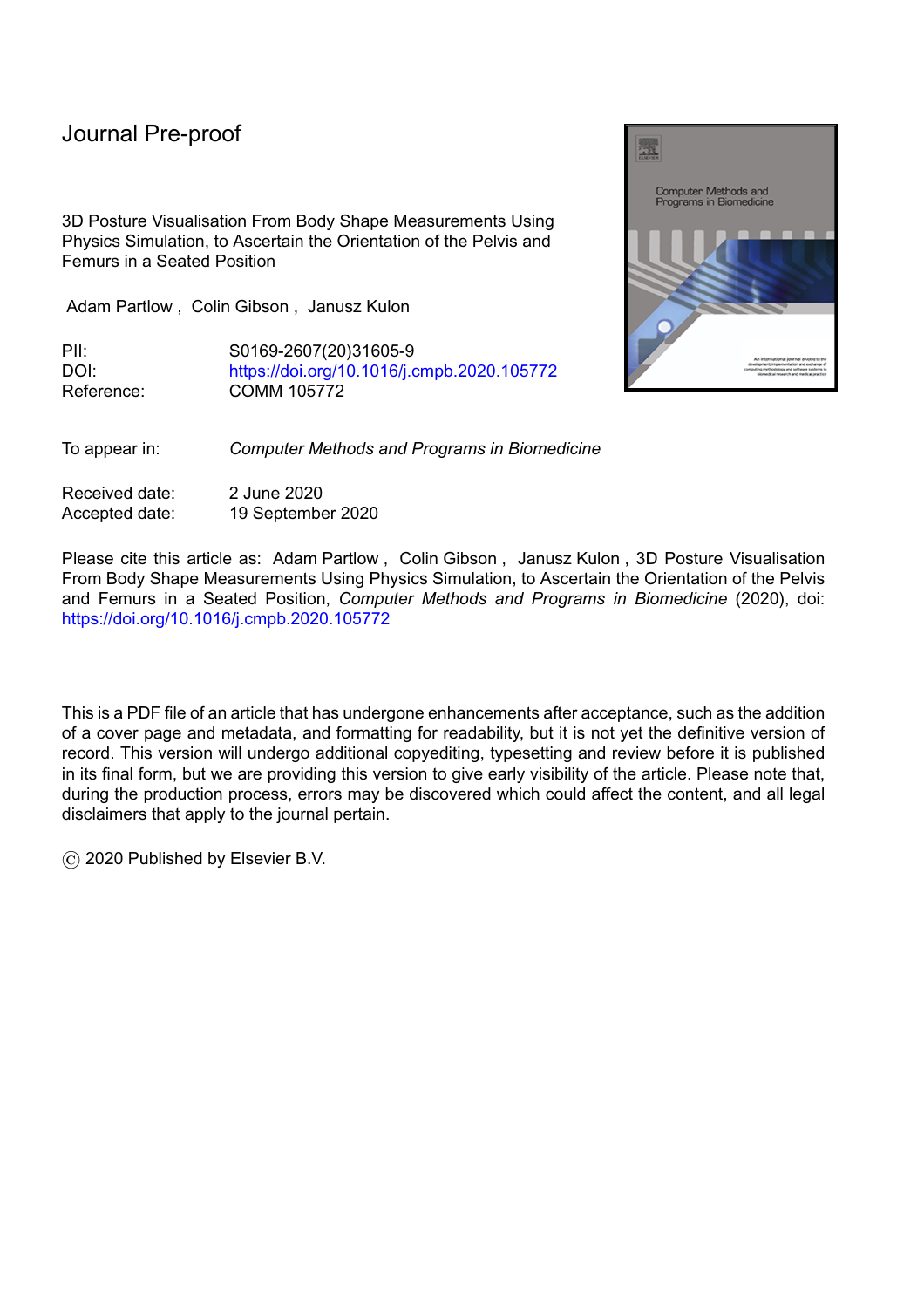[11] M.-J. J. Wang, W.-Y. Wu, K.-C. Lin, S.-N. Yang, J.-M. Lu, Automated anthropometric data collection from three-dimensional digital human models, The International Journal of Advanced Manufacturing Technology 32 (1-2) (2007) 109-115. doi:10.1007/s00170-005-0307-3.

l

[12] A. Pfister, A. M. West, S. Bronner, J. A. Noah, Comparative Abilities of Microsoft Kinect and Vicon 3D Motion Capture for Gait Analysis, Journal of Medical Engineering & Technology 38 (5) (2014) 274-280. doi:10.3109/03091902.2014.909540.

[13] B. André, J. Dansereau, H. Labelle, Optimized vertical stereo base radiographic setup for the clinical three-dimensional reconstruction of the human spine, Journal of Biomechanics 27 (8) (1994) 1023-1035. doi:10.1016/0021-9290(94)90219-4.

[14] Y.-L. Lin, M.-J. J. Wang, Constructing 3D human model from front and side images, Expert Systems with Applications 39 (5) (2012) 5012-5018. doi:10.1016/j.eswa.2011.10.011.

[15] H. Labelle, J. Dansereau, C. Bellefleur, B. Poitras, C. H. Rivard, I. A. Stokes, J. de Guise, Comparison Between Preoperative and Postoperative Three-dimensional Reconstructions of Idiopathic Scoliosis with the Cotrel-Dubousset Procedure, Spine 20 (23) (1995) 2487-2492.

[16] J. Kulon, M. Voysey, A. Partlow, P. Rogers, C. Gibson, Development of a system for anatomical landmarks localization using ultrasonic signals, in: 2016 IEEE International Symposium on Medical Measurements and Applications (MeMeA), IEEE, Benevento, Italy, 2016, pp. 1-6. doi:10.1109/MeMeA.2016.7533764.

[17] S. J. Hillman, J. Hollington, A quantitative measurement method for comparison of seated postures, Medical Engineering & Physics 38 (5) (2016) 485-489. doi:10.1016/j.medengphy.2016.01.008.

[18] S. Haigh, J. Kulon, A. Partlow, P. Rogers, C. Gibson, A Robust Algorithm for Classification and Rejection of NLOS Signals in Narrowband Ultrasonic Localization Systems, IEEE Transactions on Instrumentation and Measurement (2018) 1-10. doi:10.1109/TIM.2018.2853878.

[19] J. Kulon, A. Partlow, C. Gibson, I. Wilson, S. Wilcox, Rule-based algorithm for the classification of sitting postures in the sagittal plane from the Cardiff Body Match measurement system, Journal of Medical Engineering & Technology 38 (1) (2014) 5-15. doi:10.3109/03091902.2013.844208.

[20] ROHO Inc., ROHO Quadtro Select High Profile Cushion (2016).

[21] E. Coumans, Bullet Physics Library (2015).

[22] Y. R. Serpa, M. A. F. Rodrigues, Parallelizing Broad Phase Collision Detection for Animation in Games: A Performance Comparison of CPU and GPU Algorithms, in: 2014 Brazilian Symposium on Computer Games and Digital Entertainment, Vol. 2014-Decem, IEEE, 2014, pp. 80-88. doi:10.1109/SBGAMES.2014.29.

[23] A. Visser, Z. Pan, S. van Duin, Bounding sphere CAD model simplification for efficient collision detection in offline programming, in: 2015 IEEE International Conference on Cyber Technology in Automation, Control, and Intelligent Systems (CYBER), IEEE, Shenyang, China, 2015, pp. 2029-2035. doi:10.1109/CYBER.2015.7288260.